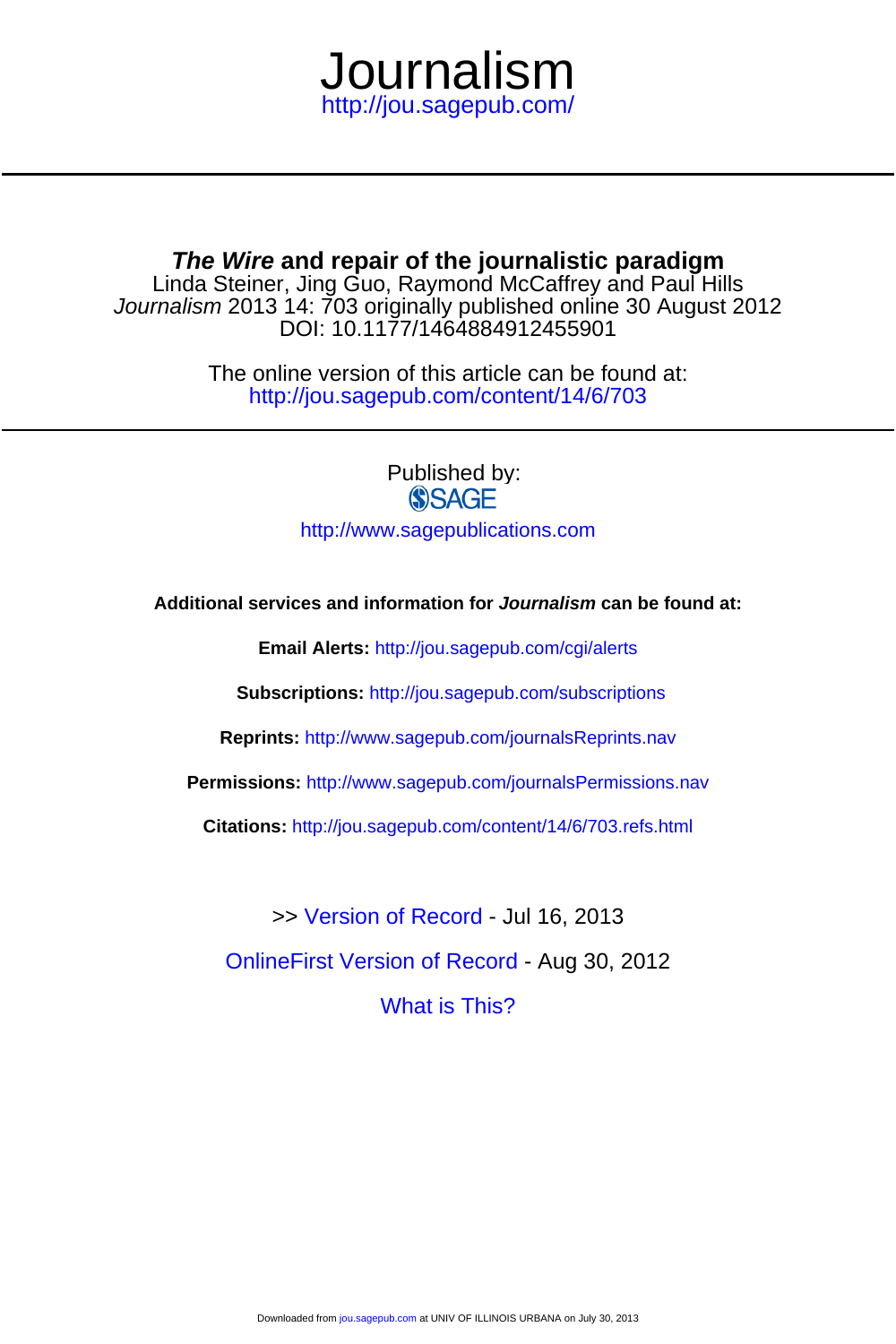

# *The Wire* **and repair of the journalistic paradigm**

Journalism 14(6) 703–720 © The Author(s) 2012 Reprints and permissions: sagepub.co.uk/journalsPermissions.nav DOI: 10.1177/1464884912455901 jou.sagepub.com



# **Linda Steiner**

University of Maryland, USA

**Jing Guo** University of Maryland, USA

#### **Raymond McCaffrey** University of Maryland, USA

#### **Paul Hills** Rhodes University, South Africa

### **Abstract**

The last season of *The Wire* drew particular attention from journalists given its setting at a fictional version of the *Baltimore Sun*, where show creator David Simon once worked. The concept of paradigm repair was used here to explain journalists' responses to *The Wire*. Our qualitative analysis of articles from 44 newspapers, as well as radio transcripts, dealing with the 2008 season shows that a fictional challenge can precipitate vigorous efforts by journalists to restore their reputation after what they regard as an attack on their professional identity and credibility. The [real] *Baltimore Sun* and other papers where Simon's journalistic nemeses worked were the most likely to call Simon vindictive and obsessed and to use this to marginalize his stinging critique of corporatized newsrooms.

### **Keywords**

David Simon, journalism criticism, paradigm repair, professionalism, *The Wire*

*The Wire*, an HBO series set in Baltimore, attracted enormous attention among journalists, especially for its fifth season, in 2008, which focused on journalism. *The Wire* was

#### **Corresponding author:**

Linda Steiner, College of Journalism, University of Maryland, College Park, MD 20742, USA. Email: lsteiner@jmail.umd.edu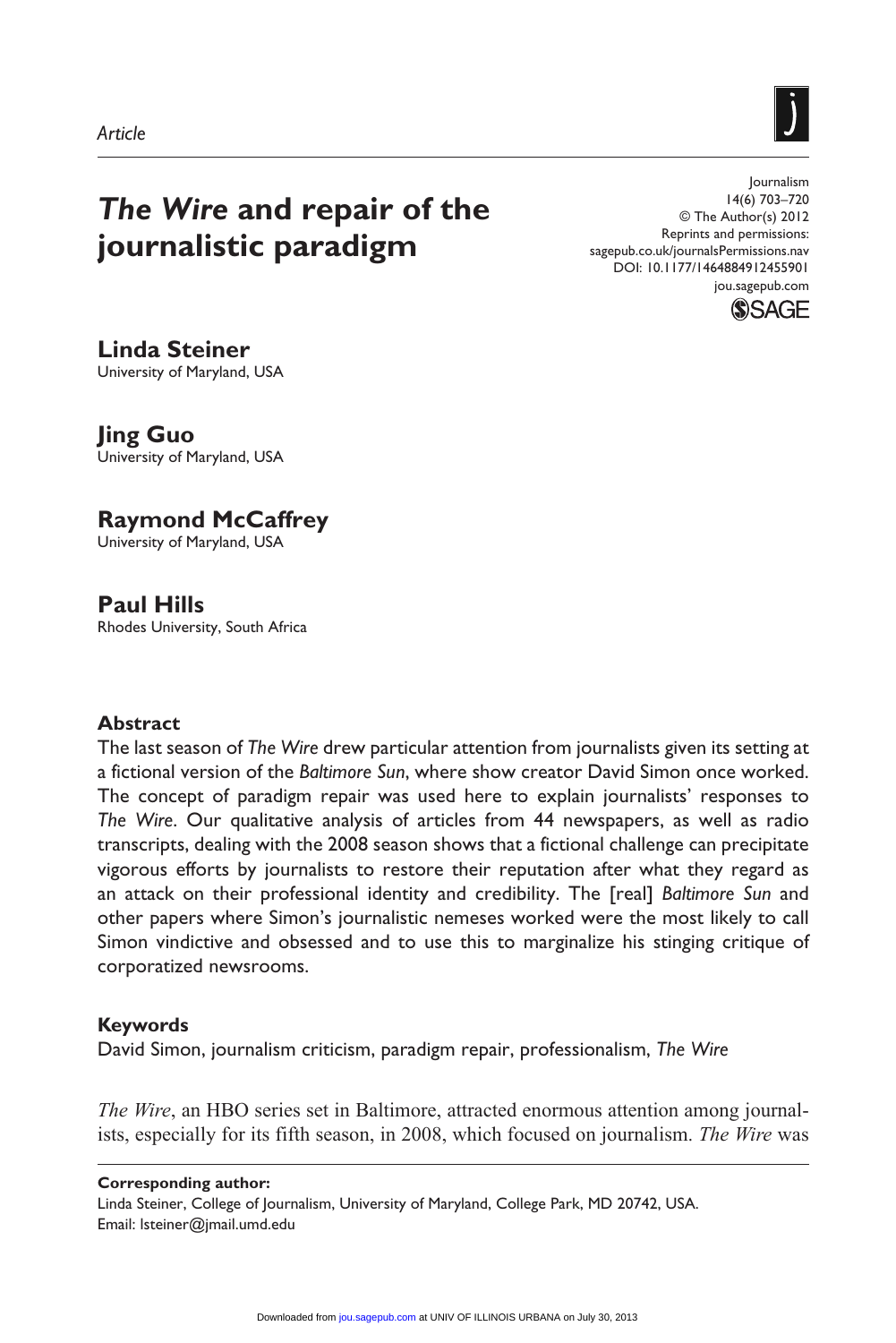conceived, co-written, and co-produced by David Simon, who covered crime for the *Baltimore Sun* from 1982 to 1995. Each 'Wire' season had a specific theme, including a police department war against drug rings, the decline of the local ports, local and state politics, and public education. The final season featured a fictional *Baltimore Sun* (henceforth, unless quoting, 'the paper') that invoked major controversies at the real *Baltimore Sun* (henceforth, the *Sun*), most of them dating back to Simon's years there. Journalists' ongoing fascination with themselves and Simon's famously pointed criticisms of newspapers made it unsurprising that both entertainment critics and staff writers at more than 130 media outlets previewed, reviewed, or followed Season 5 (McCabe, 2008). Among others, the *Atlantic*, the *New Yorker*, and *Columbia Journalism Review* ran long profiles. Magazines and daily papers maintained weekly discussions online. Bloggers scrutinized nearly every aspect of the newsroom storyline, ad infinitum. 'Not all of this attention has been positive – or even levelheaded', arts editor Bret McCabe said correctly.

As both appreciative and (especially) unsympathetic journalists noted, *The Wire* was snubbed by the Emmys. But they nearly all admired the series for its invocation of Greek tragedy, except that modern institutions, not meddling gods, ruined people's lives; and for its compelling dramatization of urban problems.<sup>1</sup> Given its dark tone, dense structure, and moral ambiguity, media critics said Simon did for Baltimore what Balzac did with Paris, and Dickens with London.<sup>2</sup> It was 'complex, authentic, and credible' (Kelly, 2009). *The Wire* was incorporated into university curricula for film, social and cultural studies, sociology, and law (Fairbanks, 2010). A University of Michigan student called *The Wire* the 'most valuable course I've ever taken' (Passman, 2008). For Sabin, *The Wire*, with its manipulation of the 'rhetoric of the real', presented a reformist and nostalgic critique informed by Marxist theories 'increasingly fashionable' in Media Studies and liberal circles (2011: 142). During that season, Simon spoke at several universities, although not his own alma mater, where he wrote for the campus paper.

Journalists' critiques of the newsroom season regularly incorporated what they knew about Simon, and what Simon had said and was saying about newspapers and journalists. In speeches, interviews, and lectures, Simon provided Season 5's back story, developed the argument, and vigorously rebutted journalists' criticisms. *The Wire*, he said, accurately described a crisis resulting from out-of-town chain ownership, wholesale cutbacks in staff positions, a narrowed scope of coverage, mismanagement by corporate and/or non-local owners, closing of bureaus, timidity, failure to confront problems, pandering to management and/or readers, and the exaggerated influence of prizes, which tempt unethical practitioners to hype or fabricate news. As he suggested, these problems and the general problem of doing more with less are well known, having been reported by academics and, more importantly, by journalists. But *The Wire* literally dramatized this.

Commentators rarely ignored that the season's primary arch-villains were proxies for Simon's former nemeses at the *Sun*, executive editor John Carroll and managing editor William Marimow.<sup>1</sup> Simon so regularly denounced them in speeches and interviews that the *Sun* (Zurawik, 2008) accused Simon of 'character assassination' and of sacrificing a landmark art work 'on the altar of getting even with former bosses'. For example, Simon said (2006):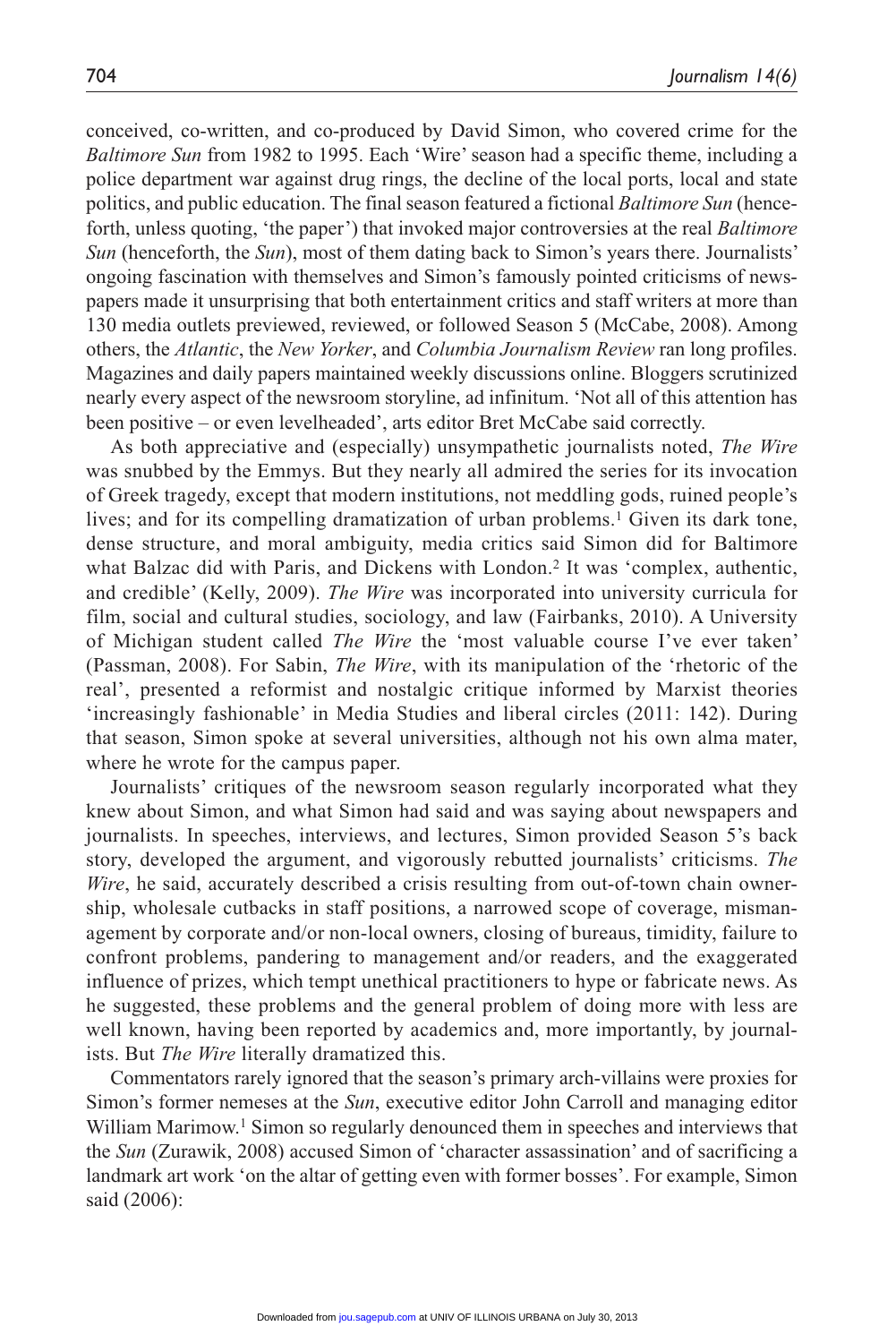Under the *Sun*'s previous regime, a reporter repeatedly caught fabricating the very premise of news stories was defended … And the editors overseeing such moved on to helm the *Los Angeles Times* and NPR, proving that in journalism as elsewhere, careers are about hiding the dirt.

Stories about *The Wire* likewise named and quoted Carroll and Marimow, who insisted that they were motivated by public service, not prizes. Indeed, this mutual snarling itself became a theme.2

The model for the fictional reporter who flagrantly fabricated sources, quotes, and stories, with the encouragement of top editors, was former *Sun* investigative reporter Jim Haner; like Marimow and Carroll, he came to the *Sun* from the *Philadelphia Inquirer*. Already in 2000, Simon (Pogrebin, 2000) alleged that Haner embellished quotes, fabricated events, and exaggerated his clout. These accusations received considerable attention, especially from Baltimore's alternative paper, which independently reported that Haner 'makes shit up' (Chalkley, 2000). At the time, *Sun* editors tried to discredit Simon and the *Brill's Content* piece. Haner's mistakes were minor, they said; his detractors were motivated by rivalries, petty squabbles, and jealousy. During interviews around Season 5, Simon never named Haner. Likewise, although some journalists knew the back story (Montgomery, 2008), the only mainstream journalist to identify Haner was the *New York Observer*'s Tom Scocca (2008), a former *Baltimore City Paper* media columnist. Bloggers also named Haner, who now free-lances.

By the time of Season 5, none of these 'principals' remained at the *Sun*. Carroll became editor of the *Los Angeles Times*, which had purchased the *Sun*. The *Sun* fired Marimow in 2004. The two-time Pulitzer Prize winner spent two years at NPR, returned to the *Philadelphia Inquirer*, already facing the same declines in advertising and circulation, and resulting layoffs, as the *Sun*; was fired in 2010; taught journalism at Arizona State University; and returned as the *Inquirer*'s editor in 2012.

Audience size dwindled from 4 million for season one, to 700,000 by the end. Discussing *Sun* staffers' unhappiness at Simon's attack, *Variety* (Lowry, 2008) noted that far fewer people watched the season opener than *The Simpsons*. Nonetheless, the show achieved further distribution abroad, especially in Europe and Asia; it is available on Netflix and remains a bestseller on Amazon. It was most unpopular with Baltimoreans, who regarded the whole show as overly negative. In 2008, on her way to Season 5's premiere, Sheila Dixon, then Mayor of Baltimore, emphatically denied that *The Wire* accurately portrayed Baltimore; nonetheless, she said, she looked forward to Simon's attention to journalism. Journalists – who are professionally committed to exposing problems, including (or perhaps especially) in their home towns – previously admired *The Wire* for its gritty portrayal of urban institutions. The *Sun* (Zurawik, 2007) said, 'Steeped in a dense and seething urban sociology, the Baltimore-based series is still one of the most daring dramas in the history of the medium.' Many Baltimoreans said they could not bear to watch a show they were convinced reinforced a skewed and pejorative image of their city.

### **Theoretical context**

The question here is whether paradigm repair – the notion that when journalists perceive an event or situation as undermining journalists' or news organizations' credibility and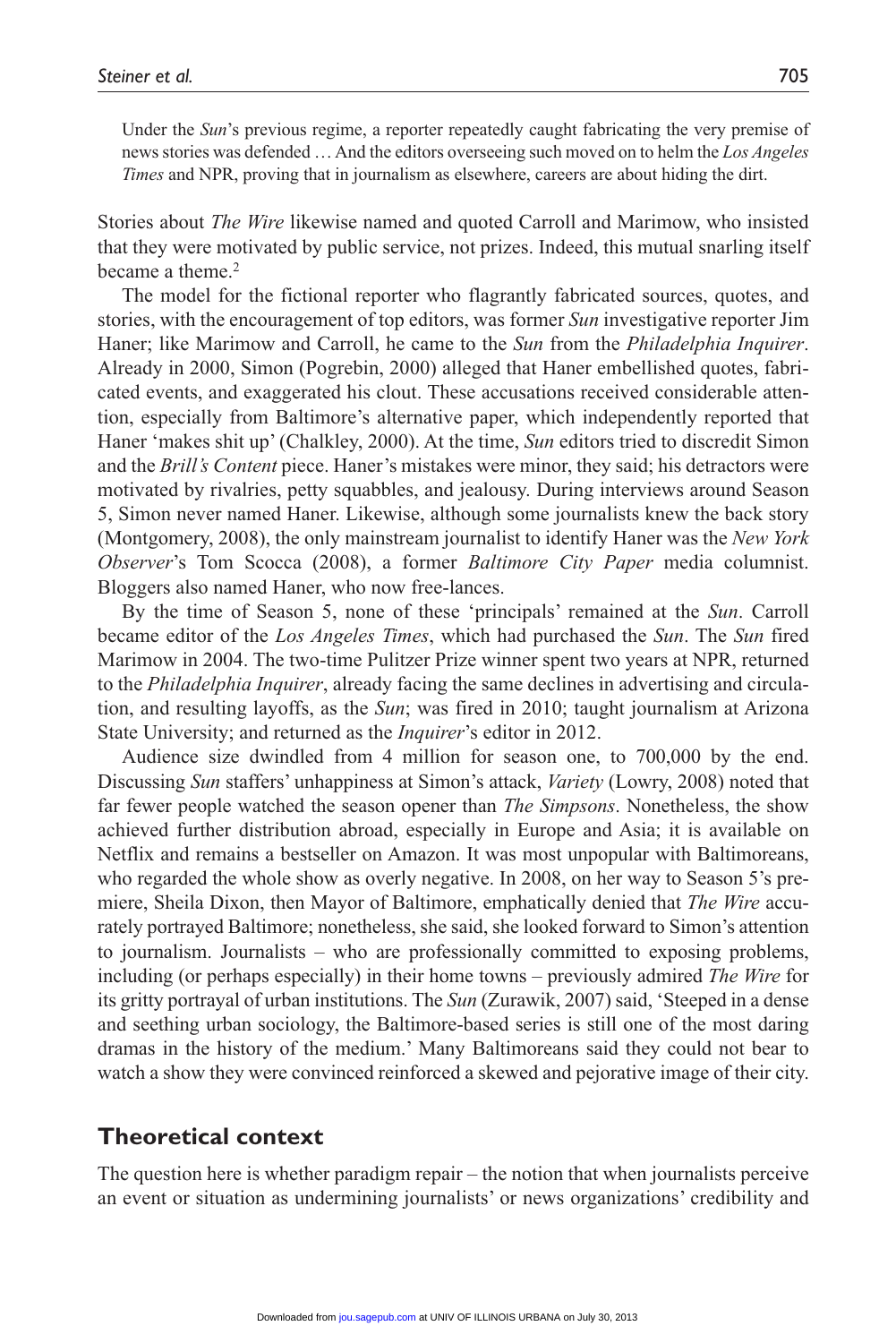authority they will go to great efforts to restore their own image and reputation – explains journalists' response to *The Wire* newsroom. Thomas Kuhn's (1970[1962]) *The Structure of Scientific Revolutions* spurred enormous interest in paradigms. Only journalism scholars, however, seem interested in interrogating paradigm repair, although instead of using the definition of paradigm that Kuhn's second edition explicitly highlighted, as exemplars of puzzle-solving, they prefer the definition as the constellation of commitments to shared beliefs and values required for 'normal' science. To remain in good standing, Zelizer (2004) shows, journalists must work according to paradigmatic standards; they must not only respect their community's norms and practices, but reinforce and police them. Breaches threaten the shared sense of a credible, valued work ethic and undermine solidarity.

As Kuhn underscored, paradigm revolution is frighteningly difficult. If possible, journalists may try to ignore the problem, like scientists, ignoring the anomalous evidence. Eventually, given the resulting stress, they try to alter or repair and restore the paradigm (Hindman, 2005; Reese, 1990). They can try to justify actions or methods undertaken by an accused person or organization; contextualize the problem, emphasizing their good intentions; deny that the breach ever occurred, given their professional work routines; or claim a case is 'old' or outdated and already corrected. If 'renegades' can be identified, journalists can blame the greed, stupidity, laziness, or pathology of individual reporters, editors, publishers or entire organizations – that is, as not merely deviant but 'exceptional'. Often a specific platform or genre is blamed. After Princess Diana's death, 'serious' journalists ritually separated themselves from tabloid journalists, whom they said constituted a different (unethical) phenomena altogether (Berkowitz, 2000). Meanwhile, the tabloids blamed sensationalism-hungry audiences and aberrant paparazzi.

Scapegoating is common. The canonical cases show journalists avoiding responsibility for transgressions by focusing attention on, and even excessively blaming, those who violate accepted ethical standards. The notion of paradigm explains why journalists worry about the impact of 'bad apples'. Cecil (2002: 46) quotes a reporter agonizing: 'We're all vulnerable to a bad reporter essentially conning, swindling the organization he or she works for … It is terrifically scary.' Repair work, however, involves a more pronounced kind of boundary-drawing. Journalists may purge or 'excommunicate' deviants in order to redeem the larger institution (Steiner, 2009). The professional community discursively tries to repair the damage by collectively closing ranks against perceived or real threats and clearly drawing boundaries between who can be a part of the interpretive community and who cannot, between what is and what is not acceptable practice. This contains the damage and (re)binds the community (Wall and Bicket, 2008; Zelizer, 2004) and enables the professional community to operate as before (Hindman, 2005: 227). Sometimes journalists and news organizations accept responsibility, at least partly, for breaches of journalistic standards. Regarding the Jayson Blair scandal, the *New York Times* accepted responsibility for violating ethical standards and for the organizational failure of its editing processes (Hindman, 2005). More often, however, those undertaking repair work fail to acknowledge their own responsibility. They short-circuit deeper analyses without altering or even questioning their assumptions.

Paradigm assaults from outside journalism, including in fiction, and by journalists themselves can provoke crisis. The continued blurring of information and entertainment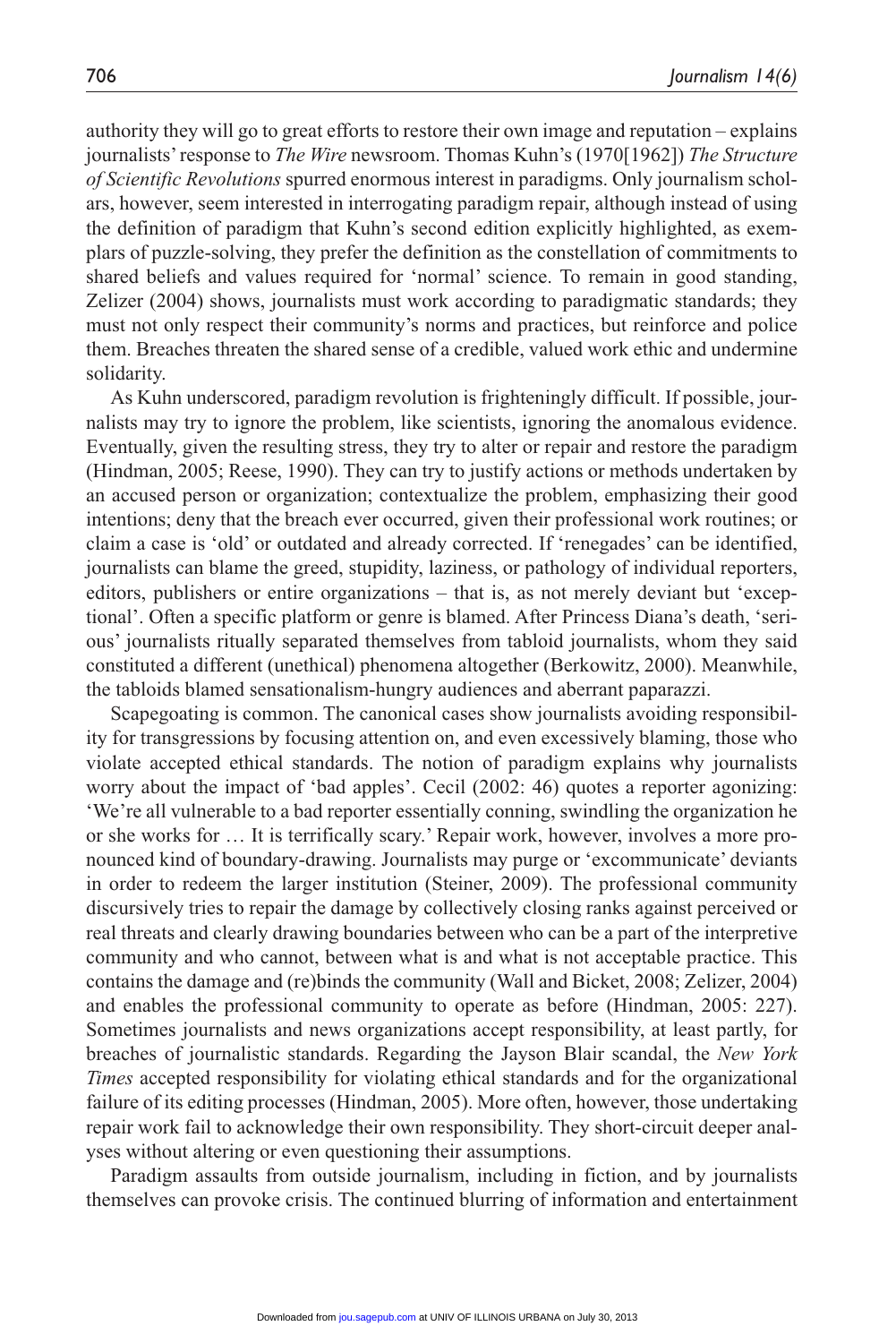forms, and the increased authority of 'fake news' shows such as *The Colbert Report*, requires increased boundary-drawing (Tenenboim-Weinblatt, 2009). Ehrlich (2005, 2006) argues that films that seem to depict bad journalism consistently fail to challenge journalism's status quo; by endorsing journalists' myths, popular culture also performs paradigm repair. Basing his argument on plots, he finds that instead of encouraging public skepticism of journalism, such films prove that self-regulation works. It cannot be assumed that Simon's dramatic *cri de coeur* – whose newspaper hero ends up defeated – endorsed journalists' assertion that all is well. Nonetheless, Ehrlich's point that journalists worry groundlessly about films' negative impact on audiences may apply to *The Wire*. Either because they overestimate the audience's commitment to critique or they underestimate how criticism can be inverted for a positive message, some *Sun* reporters worried that, at a crisis point for journalists both generally and in Baltimore, Season 5 reinforced only the most negative aspects of their profession.3

Ehrlich, however, makes claims about journalists' fears and audience impact by analyzing the films themselves. Journalists praised Evelyn Waugh's *Scoop*, despite the novel's negative depiction of journalists (Salwen, 2001), but, otherwise, journalists' responses have not been examined. We ask whether a fictional depiction could produce the kind of status anxiety that would provoke boundary maintenance and repair work. We do not assume that *The Wire* damaged journalism's reputation in the eyes of its audiences or that *The Wire* correctly represented news media's 'real' problems, notwithstanding its popularity among fans and claims to realism. Indeed, as we will show, those who adopted the defensive posture were not necessarily responding to evidence either that 'actual' ethical violations had caused 'real' damage or that *The Wire* had undermined journalists' reputations. Rather, the question was whether journalists perceived *The Wire* as undermining or attempting to undermine journalism's status, and, if so, how (and which) journalists responded to the *perceived* challenge. To analyze how journalists characterized Season 5 and then responded to their own characterization, we examined journalists' published accounts.

The question is who feels threatened. Although paradigm literature does not explicitly address this, we expected that the journalists who felt most directly attacked would feel most compelled to repair what they took to be a damaged paradigm. Comparing responses to the re-publication of cartoons satirizing the prophet Mohammed, Berkowitz and Eko (2007) attributed the much milder response of the *New York Times* when compared with *Le Monde*'s more heated ideological boundaries between European and Arabo-Islamic free speech or press principles, to differences in national culture. But geographical and cultural proximity are also important, as is sheer institutional interest. That is, we expected the *Baltimore Sun* to particularly condemn the season or even retroactively vilify the entire show. It might launch a counter-attack against Simon, perhaps claiming that Simon was motivated by revenge or personal animus and/or that his *Sun* experiences were too long ago to be relevant. In some sense, the *Sun* anticipated this hypothesis. Its TV critic (Zurawik, 2007) introduced his condemnation of Season 5 by noting that 'the fact that I work for the *Sun* means I am likely to be mistrusted, if not damned. So be it – I am not the first journalist to write about matters involving his or her own paper.'

Therefore, we compared how Simon and his work were treated by the media outlets that were more and less invested in the conflict, based on whether they were directly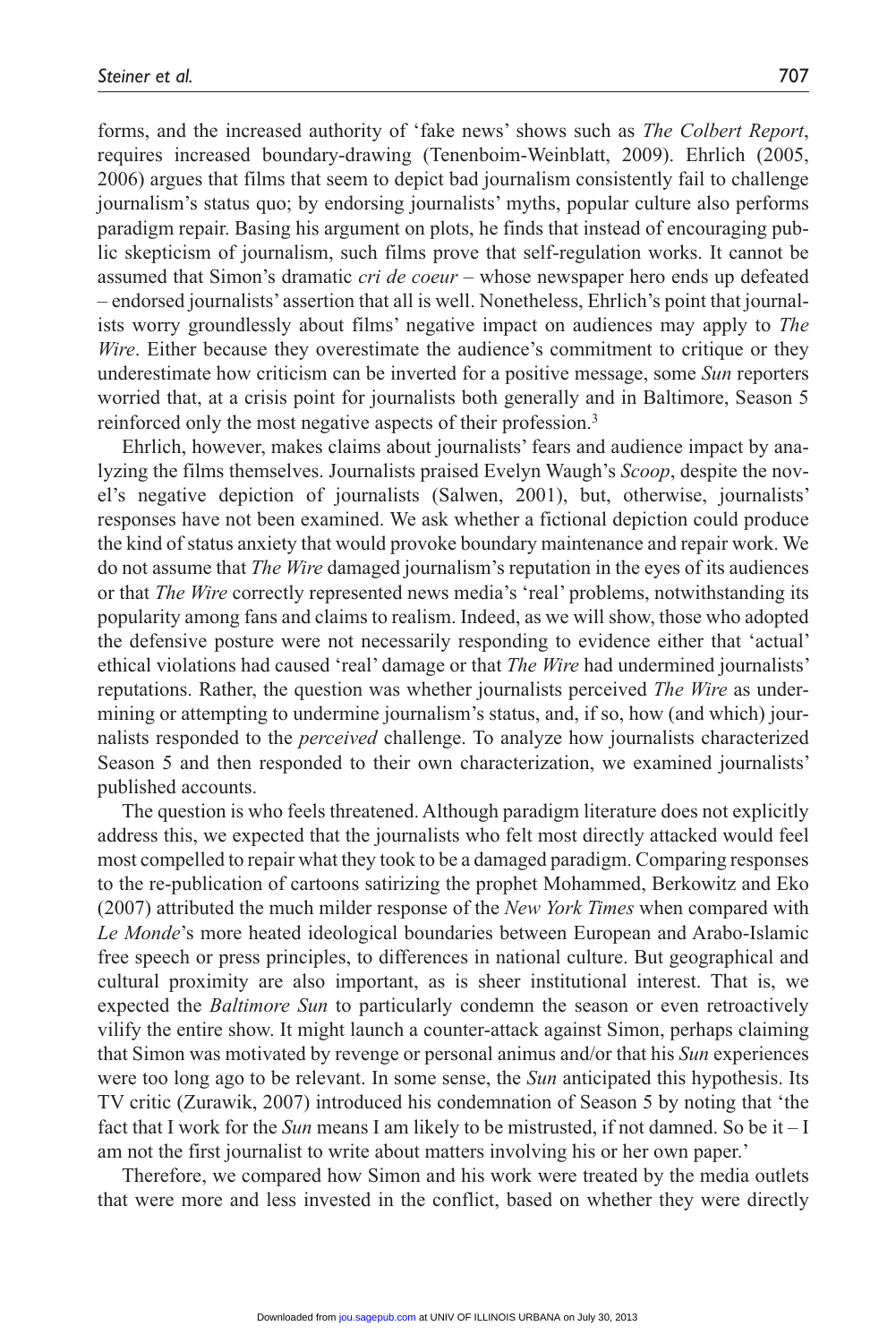challenged or were merely 'associated' by virtue of professional identity. To see how the alleged 'villains' reacted to a show set in their workplace, we first looked at the responses in the *Baltimore Sun* and other papers connected with Simon's nemeses, the *Philadelphia Inquirer*, the *Chicago Tribune* and the *Los Angeles Times*. (The Chicago Tribune Co. bought the Times Mirror Co. in 2000.) We expected that the four papers' rivals might even engage in *schadenfreude*, while journalists less invested in the feud would be more even-handed and would construe Simon's attack as aimed at the *Sun*.

Again, *The Wire* was part of a larger discourse. Entertainment companies have been said to want films that critique media, both to exploit and dissipate audience's interest in media criticism; films such as *Truman* ultimately affirm media power (Bishop, 2000). But Simon's repeated accusations illustrated that he desired wholesale paradigm overhaul. On the DVD commentary track for Season 5, Joe Chappelle, episode one's director, acknowledged the portrayal 'was very controversial within the journalistic community'. He added that journalists who had previously praised the show reacted differently when it showcased their profession: 'When it was kind of directed at their world they were, like, "that's not the way it works".

#### *Casting* The Wire

Simon's team carefully replicated the look of the *Baltimore Sun*, from the color of the office walls to the way people rolled up their sleeves. *The Wire*s' casting likewise aimed at authenticity. Simon said, 'it leavens the project to have local faces, accents and credibility', although he also blamed the fact that audience size dwindled on the casting, around 65 percent black (Kelly, 2009).6 Over the years, a rich insider discourse was produced by cameo appearances by real-life politicians and locals, including a former police chief (and convicted felon) radio personality and a former mayor. Jay Landsman, a real police officer, for example, played a lieutenant and inspired another character with that name. *Sun* management had prohibited any then-current staffers from appearing in Season 5, but visibly winced at the participation of former *Sun* veterans, such as political journalist William F. Zorzi, who essentially played himself, and Scott Shane, now with the *New York Times*. Popular discourse about *The Wire* often highlighted the presence of journalists (i.e. in addition to novelists) on its writing team. For example, the late David Mills worked on several major newspapers before writing for television, including for all three of Simon's previous series set in Baltimore. The *Sun*'s David Zurawik (2007) criticized Simon for 'casting on the friends-and-family plan'. Zurawik specifically disparaged cameos by Simon's wife, former *Sun* reporter Laura Lippman, and by Michael Olesker, a *Sun* columnist for 27 years who resigned after being accused in the *Baltimore City Paper* of inventing quotes and recycling work (Dechter, 2006). The daughter of a well-known *Sun* writer, Lippman has written novels featuring a Baltimore reporter turned private investigator.7 Ironically, Simon (2006) defended Olesker, saying, if he had plagiarized, then most reporters and columnists plagiarize, including Simon himself. His much vaunted reputation as a purist notwithstanding, Simon here argued, 'we're pretending to purity we never possessed'.

Simon played with names, too. Although he denied the connection (Zurawik, 2006), Simon had in earlier seasons bestowed the name Marimow on a cruel and hated police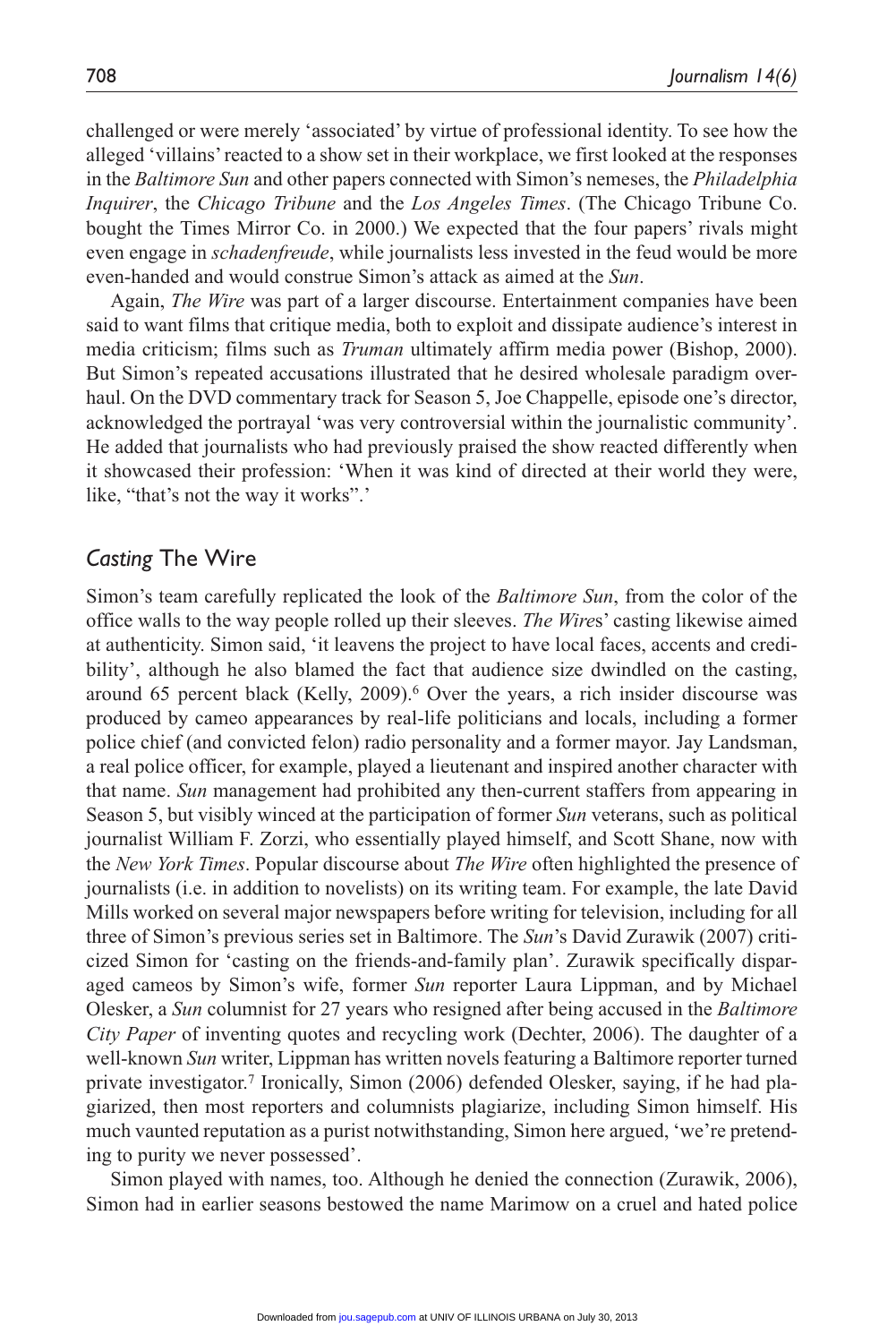lieutenant. The executive editor is James Whiting, perhaps referring to the newsroom's disproportionately white 'cast'. The fictional managing editor is Thomas Klebanow, presumably referring to reporter Hank Klibanow, who co-authored a Pulitzer Prize winning history of news coverage of the civil rights struggle with Gene Roberts – a former *Philadelphia Inquirer* executive editor and supporter of Marimow, and later a professor at the University of Maryland.8

## **Method**

To determine whether proximity or distance in newspaper terms was related to acceptance or rejection of Simon's message, we qualitatively analyzed US newspaper articles and radio transcripts that offered analysis or critique of *The Wire*'s fifth season. We analyzed all minimally relevant articles at least three paragraphs long, published or aired between 1 December 2007 (a month before the first episode was aired) and 30 April 2008 (two months after it ended). Searches using various combinations of relevant key words were conducted for all newspapers listed in LexisNexis and Factiva. We located additional newspaper articles not archived by LexisNexis or Factiva. Eventually the search yielded 76 articles from 44 newspapers and transcripts of 10 radio newscasts. Originally we wanted to check whether television broadcasters, seeing the season as specifically attacking print, were especially appreciative. But references in Vanderbilt's Television News Archive turned up nothing substantive.

After training sessions on the coding sheet, four coders examined all articles and transcripts. For example, coders evaluated the extent to which the articles said or implied that the season was realistic or that the series accurately described journalism. A few questions on the initial coding sheet were dropped or merged as a result of discussions. After completing the final coding, the group discussed the findings and identified common themes or anomalies to explore. For purposes of context and background, we read relevant international coverage, trade journals, blogs and web postings, and other writing by Simon.

Also for background, to get informal responses to our draft, and insider gossip about the *Sun*'s response to *The Wire*, we talked, on condition of confidentiality, to four current or former staffers for the *Sun*. The goal was not to analyze staffers' accounts, especially since they (and others) refused to go 'on the record'. Nor was their reluctance surprising. The media attention unnerved *Sun* reporters: 'One *Sun* reporter I know begged off being quoted by me for this story out of fear of even appearing in the same Google result as Simon' (Barnhart, 2008). Sabin (2011) connects the *Sun*'s ferocious backlash to its having championed *The Wire* and having invited Simon 'into the house' – only to find him slashing the furniture. Our sense is that the *Sun* hadn't invited Simon in. Rather, it opened the door to someone who otherwise would use a battering ram to bash it down.

One highly placed *Sun* person read multiple versions of the manuscript to check that we had captured the *Sun*'s position correctly. Two staffers we talked to had intentionally missed Season 5 because it would be 'too painful' or 'offensive'. Told that our aim was to analyze journalists' responses, one journalist who watched all five seasons asserted that journalists' 'true' responses would only turn up in online blogs, never in published articles. This reporter also dismissed the final season as merely sanitized entertainment.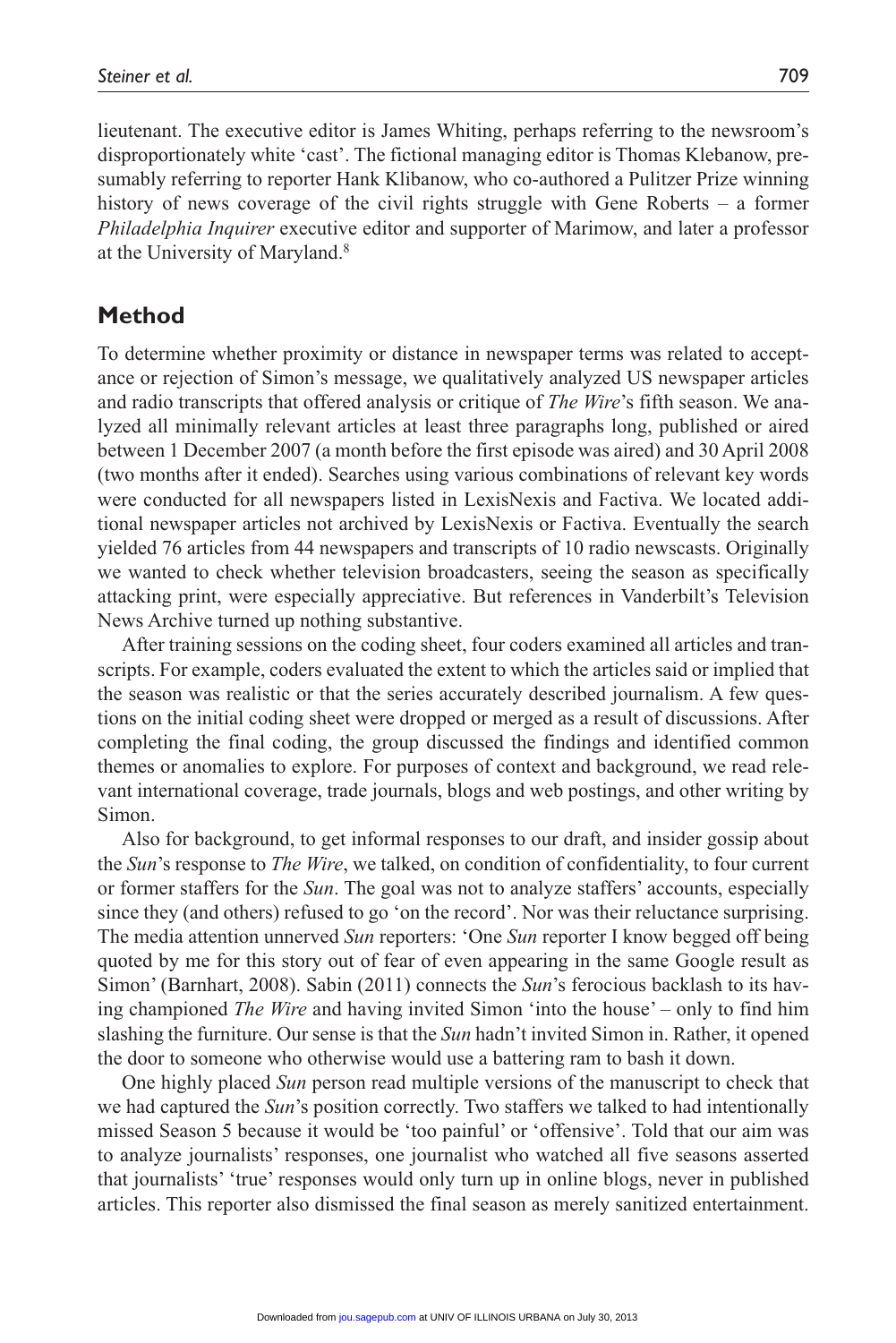'Real newsrooms', this interviewee said, are rougher and cruder than the fictional *Sun*, with 'a lot more arguments, and fighting, and smoking, and cussing'. Openly aghast that colleagues had watched the entire series, one current *Sun* staffer who refused to watch was convinced the series had been inaccurate, insisting: 'Simon was talking about how things were at the time *he* was there, all those people have left. Now we face different problems – we fight the cancer, it's a matter of survival.' Ironically, in emphasizing the industry-wide financial crisis, the staffer literally echoed a line from Season 5: 'We have to do more with less.'

# **Responses from the alleged villains and direct competitors**

The *Sun*'s TV critic, whose reviews were syndicated nationally for *McClatchy-Tribune*, had celebrated *The Wire*'s past seasons. He hated Season 5. Among other reasons, Zurawik (2007) said the episodes he previewed said almost nothing about newspapers' biggest story: 'the vast technological change sweeping through media today'. Zurawik's (2008) review of the finale repeated each of his initial criticisms, including the 'unconvincing, one-dimensional characters' that populated the 'improbable' and 'deeply flawed' newsroom narrative. He expanded his initial derision of the newsroom scenes as the season's 'Achilles heel':

Worse, they became a cancer that grew deeper and deeper into other parts of the drama as the season wore on. The problems began with the depiction of a newsroom that lacked any sense of the urgent new-media priorities in the real ones today. Worse, from an entertainment standpoint, it was filled with stick figures and former journalists who couldn't act a lick.

He admired the 'heightened sense of anger and righteous moral outrage', but now, he said, anger seemed to control Simon. 'Simon is offering a highly personalized, vendettadriven mythology of an era that never was at the *Sun*.' Offering 1999 poll data that ranked the *Sun* as the tenth best paper in the USA, Laura Vozzella (2008), then a *Sun* political columnist, asserted that Season 5 was 'all about revenge'.

The *Los Angeles Times* was equally damning. Entertainment critic Jon Caramanica (2008) conceded that *The Wire* had been nuanced, sensitive, and educational as well as a salve 'for those inside who felt they never had a voice'. Nonetheless, without mentioning that his boss was the model, he dismissed the fictional executive editor as a one-note character, 'more a caricature of corporate mismanagement than a commentary on journalistic practices'. After Jayson Blair, he insisted, editors never treated allegations of fabrication lightly. Lamenting the fate of the daily newspaper feels 'decidedly fogeyish and smells like a vendetta … The result is farce – not Shakespeare, but Keystone Kops', and a 'stand-in for Simon's own futilities'. Meanwhile, Chris Barton, who regularly blogged about *The Wire*, pointedly linked a description of the fictional managing editor – weak and ineffectual even when he called himself 'sick' over having to cut jobs – to a real story about the 2008 departure of a *Los Angeles Times* editor, apparently the fourth senior executive in three years to quit over budget reductions. To Barton this was necessary and even heroic.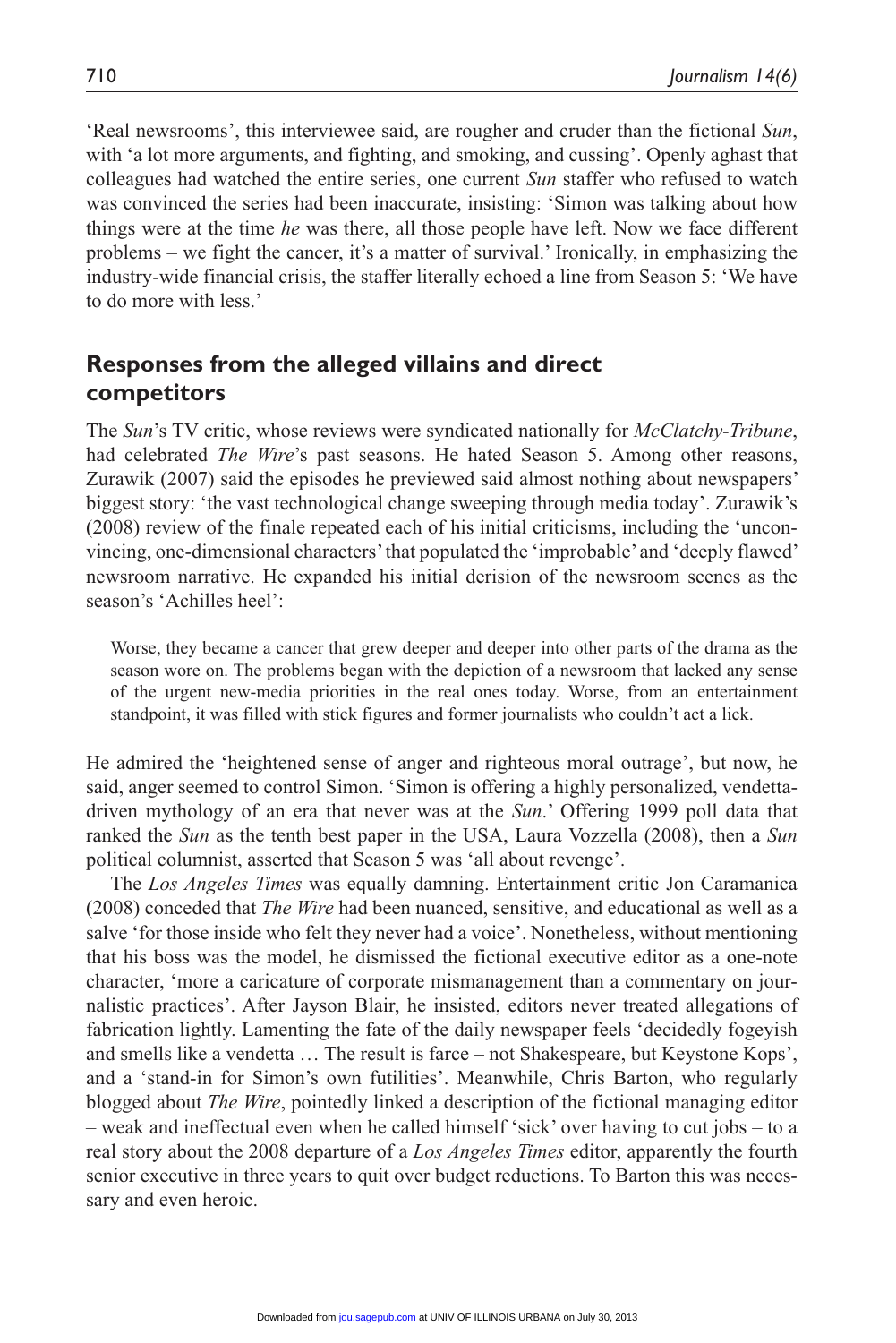Like the *Los Angeles Times*, the *Chicago Tribune* ran several articles about *The Wire*, including some that focused on the portrayal of crime, and the Emmys snub. The entertainment critic for the *Tribune*'s free daily, *RedEye*, hated *The Wire*, calling it cynical, preachy, and 'overly pessimistic' and mocking how its 'heaviest bile' came in an antimedia 'crusade' (Wagner, 2008). The *Tribune*'s regular TV critic avoided the newsroom theme. Maureen Ryan's (2008a) long profile of Simon quoted his criticism of out-oftown ownership but also quoted Carroll and Marimow: 'To hold a grudge that long poisons the grudge-holder.' Agreeing, for once, with Simon about non-local ownership, Carroll noted that he and Marimow had lost their jobs in disputes with corporate owners. Ryan's Season 5 review (2008b) mentioned the newsroom narrative very late, and merely to complain that it lacked the series' 'typical subtlety and understated realism'; moreover, fabrications did not cause journalism's crisis. Like Zurawik (2007), who mocked Simon's city editor as 'a repository of all things good' while the villainous editors 'are pure duplicity and evil', Ryan (2008b) singled out the newsroom figures as exceptionally one-dimensional – either pompous or noble.9

The *Philadelphia Inquirer*'s preview of Season 5 was appreciative. Its movie critic promised to watch: 'Even if it hurts.' But the newsroom theme emerged only briefly – in the last paragraph, which also quoted Simon acknowledging that he held grudges 'long and nastily' (Rea, 2008). At the season's end, multiple stories in the *Philadelphia Inquirer* barely mentioned the newsroom. Summarizing the show as 'a sprawling, confounding and grim urban portrait, shot through with cynicism and gallows humor', a staff writer (Hiltbrand, 2008) merely said Simon reserved his 'most bilious outcome' for journalism.

One media columnist (Scocca, 2008) described the *Sun* as a colonial holding of the *Los Angeles Times*, as a result of which it was not dedicated to covering Baltimore. Taking a very different position from its rival but without mentioning Carroll or the *Los Angeles Times*, the *Los Angeles Daily News* (Kronke, 2008) took seriously *The Wire*'s 'urgent and important' warning that the system is irrevocably broken. The message 'bristles with both passion and a gallows humor that's equal part gallows and humor'. The *Chicago Sun-Times* (Elfman, 2008) similarly praised the season as flawlessly cast, better paced, more concise, and less confusing than previous seasons. He mentioned the *Tribune*'s ownership, but without bashing the *Tribune*. This was far milder than the *schadenfreude* of the *Baltimore City Paper*, which described the *Sun*'s 'constantly smoldering ire' over Simon. McCabe (2008) said: 'The tenor of these pieces runs from evenhanded to reactionary, but by and large *journalists* haven't cared for the journalism thread one bit, and blame Simon's own personal feelings.'

#### *The rest of the journalists*

A good place to begin looking at the presumably less-invested accounts is the *Washington Post*, since the opportunistic Templeton character regarded the *Sun* merely as a stepping stone to the *Post*. Calling the season 'a gruelingly edgy combination of complexity and clarity', TV critic Tom Shales (2008) said it proved 'with lacerating brilliance that blurring the line between fact and fiction can be a very good thing'. What was 'passionately good' included the journalism narrative: 'Talk of "buyouts"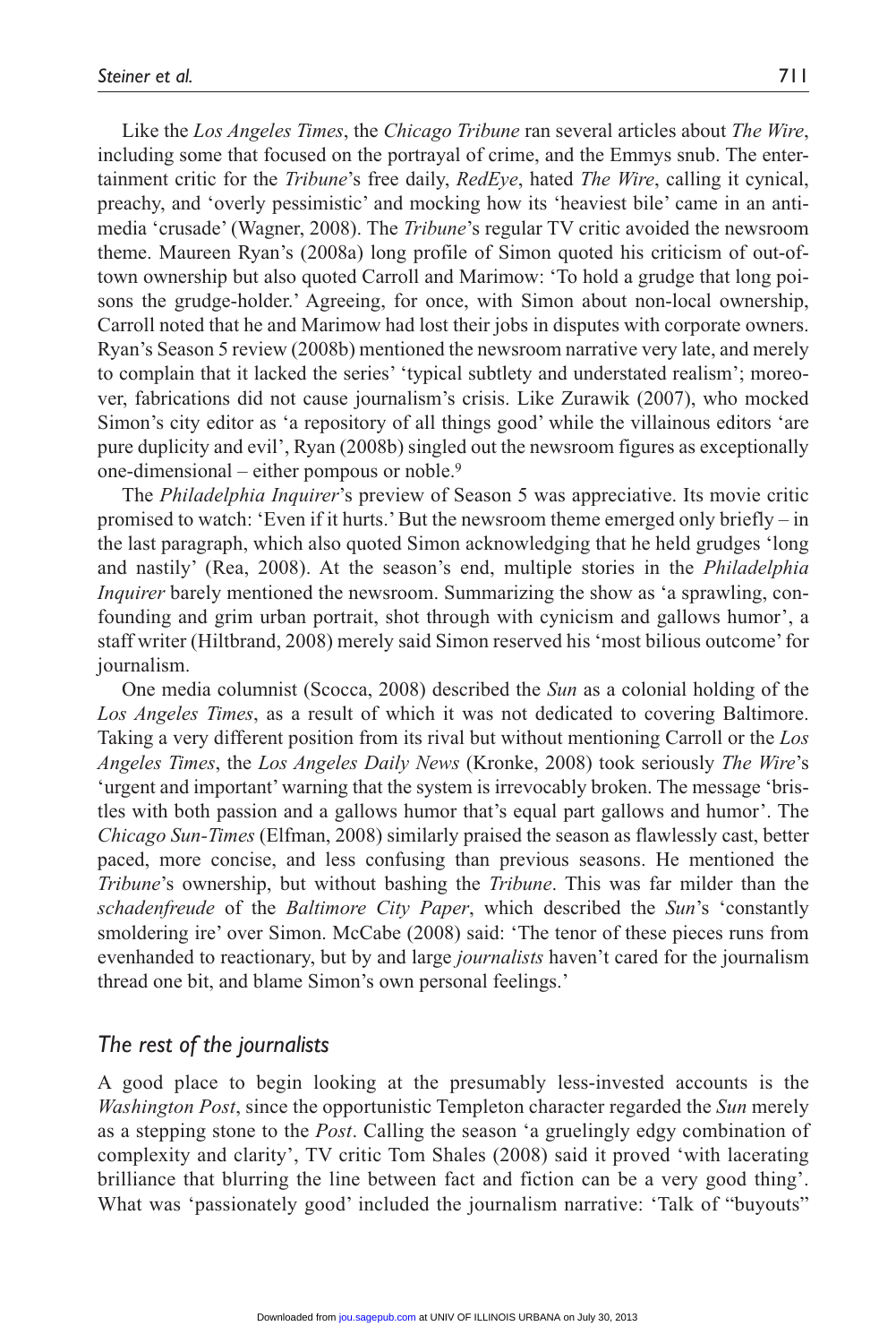and "layoffs" and anal-retentive corporate owners lusting for a healthy bottom line helps keep "The Wire's" portrayal of an endangered press timely and troubling.' Another *Post* writer (Wiltz, 2008) called it:

… the rare show worth grieving for. It served up reality writ large, reality in the form of a fiveseason visual novel … marinated in Old Bay seasoning and a hefty dose of skepticism and rage against the systems that fail us. Its air of authenticity was greatly aided by the real-life characters sprinkled in with the fictional ones.

Several journalists at other papers referenced their own careers to buttress the claim that *The Wire* depicted US journalism accurately, was 'grittily realistic', 'dead-on', or had 'a firm footing'. Reporters for the *New York Post* (Buckman, 2008) and the *Arkansas Democrat* (Martin, 2008), for example, said their own experience suggested that *The Wire* newsroom had 'the ring of truth'. NPR's David Folkenflik (2007), who mentioned having worked at the *Sun*, was one of many to compare the fictional and real *Sun*: 'On the show, as in real life, the paper's corporate owners in Chicago are slashing costs.' The *Sacramento Bee* said: '"The Wire's" *Sun*, like many real papers, has been hurt by cuts and by a growing unwillingness to take on larger issues because of the costs' (Kushman, 2008). Once Simon confirmed that he randomly choose the *Kansas City Star* as Templeton's former paper, the *Star*'s critic (Barnhart, 2008) could call *The Wire* 'the greatest TV series to grow on American soil'.

*USA Today* (Bianco, 2008) subtitled its story of how Simon addressed Baltimore's problems 'Grounded in genius'. Perhaps speaking for many journalists irritated by Simon's smugness and insistent abrasiveness, Tim Goodman (2008b), the *San Francisco Chronicle*'s TV critic, complained about Simon's *Huffington Post* column, which called all journalists 'oblivious to the big-ass elephant in our mythical newsroom'. Goodman disagreed: everyone understood the problem of greedy, nonlocal newspaper owners. But few critics mentioned the point picked up by the *St. Petersburg Times* TV critic (Deggans, 2008): In chasing potential Pulitzer prizes, the fictional newspaper missed nearly every major news story. Arguably a couple of writers were wholly off the mark. The *Wall Street Journal* (Finnerty, 2008) regarded the executive editor as overbearing but shrewd, with sound instincts and a clear vision for improving Templeton's stories: 'don't unfurl a sweeping condemnation of society's ills'.

Print and broadcast reporters generally agreed that journalism's problems went far beyond prizes and had to do with resources. A couple also highlighted how money caused all the problems addressed in Season 5, not only for journalism, but also for the police and schools. Discussing the *Chicago Tribune* take-over, NPR critic David Bianculli told Terry Gross (2008) that everything 'from corporate interference and dwindling resources to staff buyouts and editorial mismanagement, is as true now as it ever was'. The greatest consensus was that the city editor Gus Haynes was a noble, dedicated hero. The *San Diego Union-Tribune* description of the 'heroic old-school newspaper man' is highly representative (Peterson, 2008). Haynes made mistakes (i.e. he was imperfect). Nonetheless, a few agreed with the *Sun* and *Tribune* that he was flat and one-dimensional. Only the *Boston Globe* (Gilbert, 2008) suggested that, because it focused on sociological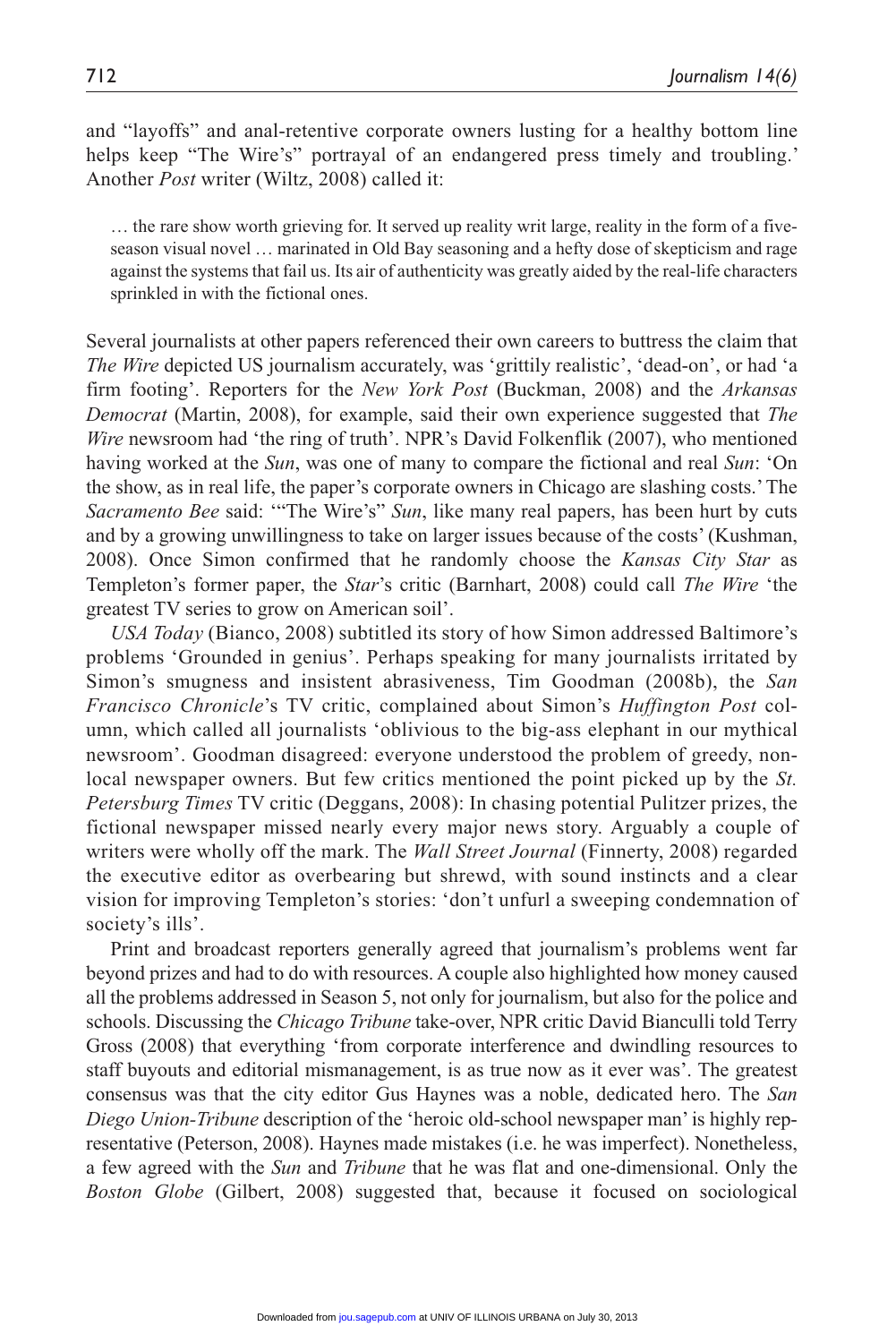portrayals of systems rather than offering psychological portrayals of individuals, the season had no 'obvious heroes'.

Within a single paper, of course, journalists were not of a single mind. A *San Francisco Chronicle* op-ed (Kilduff, 2008) deemed the newspaper narrative as the least convincing of the themes. Much of the venom directed at the paper, he said, 'sounds like scoresettling by Simon, who once worked there and departed unhappily … Sorry, the media has plenty of problems but faked quotes and cooked-up stories aren't on the top 10 list.' But the *Chronicle*'s critic (Goodman, 2008a) said the fictional paper 'mirrors the decline of the American newspaper business. Every paper … can see its issues reflected at *The Sun*: declining ad revenue, cutbacks and buyouts, ethical lapses, worries about relevance, etc.'

Simon was always a central 'character' in these accounts, one who was consistently described as forceful, quick-witted, pugnacious. One widely shared criticism was that Simon, a self-described 'wood-pulp Luddite' (2008), ignored technological change and reporters' online duties. NPR's TV critic David Bianculli (Gross, 2008) said: 'What's not accounted for here, but is the hot button issue and Achilles heel of just every newsroom in America right now, is what to do with and on the internet … But he got everything else just right.' More to the point, journalists explicitly connected the negative depiction to his *Sun* experiences:

Simon left the paper some 12 years ago, disheartened by the downsizing of the newsroom and what he saw as *The Sun*'s mismanagement by two prize-chasing editors who backed a reporter who fabricated details to forward his career. Both editors and reporter are long gone, but Simon has not forgotten them. (Gilbert, 2008)

Simon himself often boasted that he had devised the season as 'payback' against his old bosses (e.g. Folkenflik, 2007). But Baltimore reporters were not alone in complaining how Simon was settling old scores. Pointing to bits of dialogue gone wrong, a Wisconsin reporter asserted that the 'vindictive streak hurts the show's verisimilitude' (Thomas, 2008). Outside the *Sun* and its former editors, NPR issued the most direct criticisms. Folkenflik (2008) attributed the 'cartoonish' nature of some of Simon's newsroom figures to personal animus. Again, journalists regularly quoted or interviewed other former *Sun* reporters, most often Carroll and Marimow, who disparaged Simon as 'obsessed'.

#### **Discussion and conclusion**

Season 5 drew more 'hotly debated printed ink and internet bloviating' than any other *Wire* season (McCabe, 2008). This comment, while true, obscures important patterns in the responses, which ranged from condemnation to hearty agreement. Notably, according to one online rating system, the average score of 24 reviews of *The Wire*'s final season was 89 (the overall score for Season 4, in contrast, was 98); but six television critics awarded it a perfect 100.4 The fact that the *Sun*'s score was the lowest, at 70 and that the other relatively hostile responses to that season came from newspapers whose owners or management had been attacked by Simon may indicate the aggressive defensiveness of journalists who felt particularly under attack. This seemed to matter far more than whether the writer was a TV critic or reporter.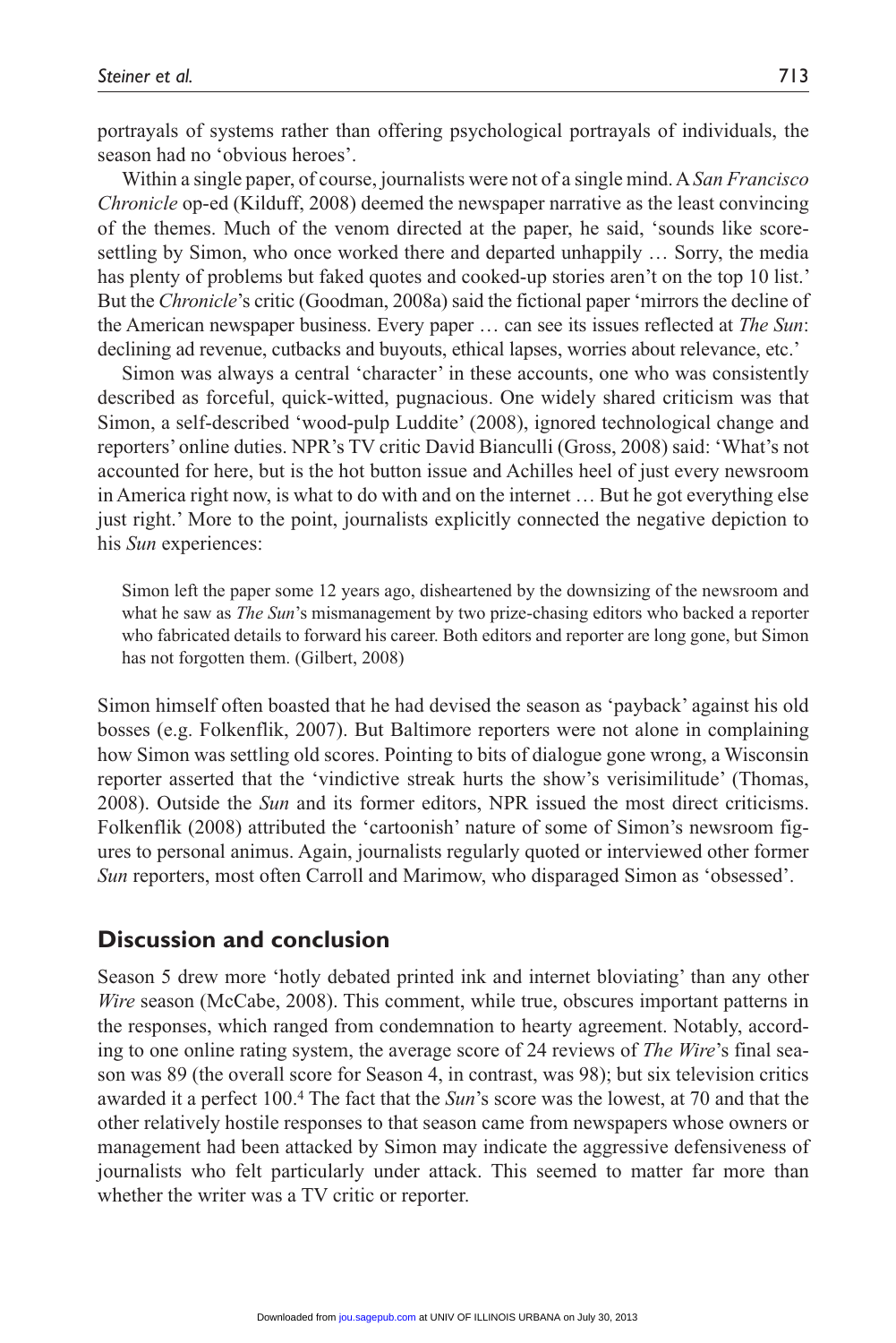Again, the *Sun* admired previous seasons. It appreciated the \$90.5 million that Simon spent in Maryland to produce a series that 'thoroughly and intelligently dramatized' urban problems (To the Point, 2008). But Zurawik's preview and review of the final season (2007, 2008) accused Simon's 'docudrama' of a host of sins: the 'morality play' blurred fact and fiction, and simplistically linked demonized newsroom characters to real-life journalists. Arguably ignoring how he had previously not objected to plots that mixed actual events and fact with fiction, Zurawik complained that Simon also blurred time: 'the people on whom he bases his villains are long gone, yet he presents events set in the newsroom as if they are taking place at the *Sun* today'. Ironically, Zurawik argued both that the series falsely gave viewers the sense that they were watching reality; and that its points were true, but well known: 'To say that even the most respected newspapers sometimes have ethical lapses will hardly be news to any HBO viewers who have ever heard of Jayson Blair and *The New York Times*.'

A contemporary setting is perhaps predictable for a contemporary drama. One might wonder, however, why the *Sun* so persistently complained about the vendetta against people 'long gone'. According to someone at the *Sun* we talked to, Simon offered the *Sun*'s editors a choice. If allowed to call the fictional paper 'The Baltimore Sun', he would emphasize in all interviews that the villains were 'long gone'. If not allowed that name, he would omit such clarification, thus implying the *Sun* continued to be a bad place harboring unethical journalists. 'The *Sun* was screwed either way', our informant said; after all, Simon was going to set Season 5 in a Baltimore newsroom and associate the *Sun* with bad journalism. Even his avowed goodwill to current staffers and repeated 'grand promise' could not and would not ameliorate the [real] journalists' concerns. Ultimately the publisher decided to allow use of the name. From *Sun* editors' point of view, there was no *quid pro quo*. Ironically, Simon's vow recuperated a classic technique of paradigm repair: isolate a couple of renegades and show that they are long gone. Simon's not naming them would have implied, just as the *Sun* worried, that *current Sun* editors encourage and tolerate flagrant violations of journalism ethics. But the fact that Simon arguably accommodated paradigm repair did not prevent the *Sun* from feeling attacked and thus pushed to defensive repair.

As expected, the *Sun* was toughest on Simon, and the three related newspapers were next in line. The intra-city competition, however, did not play out neatly as we expected, perhaps because the relations were not structurally analogous. The *Baltimore City Paper* took real glee in applauding Simon and in reporting the *Sun*'s discomfort. But that 'alternative' paper had *always* reported on its rival's foibles. In contrast, the *Philadelphia Daily News* – which, notably, shares ownership with the *Inquirer* – rather mildly rebuked the season as unsubtle. The *News*'s TV critic (Gray, 2008) described herself as 'not stupid enough to believe [the fabulists have] all been caught'. In any case, 'If his vision of newspapers' downsized mission has a flaw, it's probably not that [Simon] went too far, but that he left the business too early to see what happened next.'

Nor were Simon's nemeses alone in taking offense. Asserting that deceptive reporters are 'mercifully rare', one public editor (Tuck, 2008) complained that *The Wire* highlighted 'the extreme and egregious behavior of a few bad apples'. Meanwhile, apparently unaware that this might seem contradictory, she asserted, 'There are too many checks and balances for this to happen in most newsrooms.' Moreover, 'Journalists don't need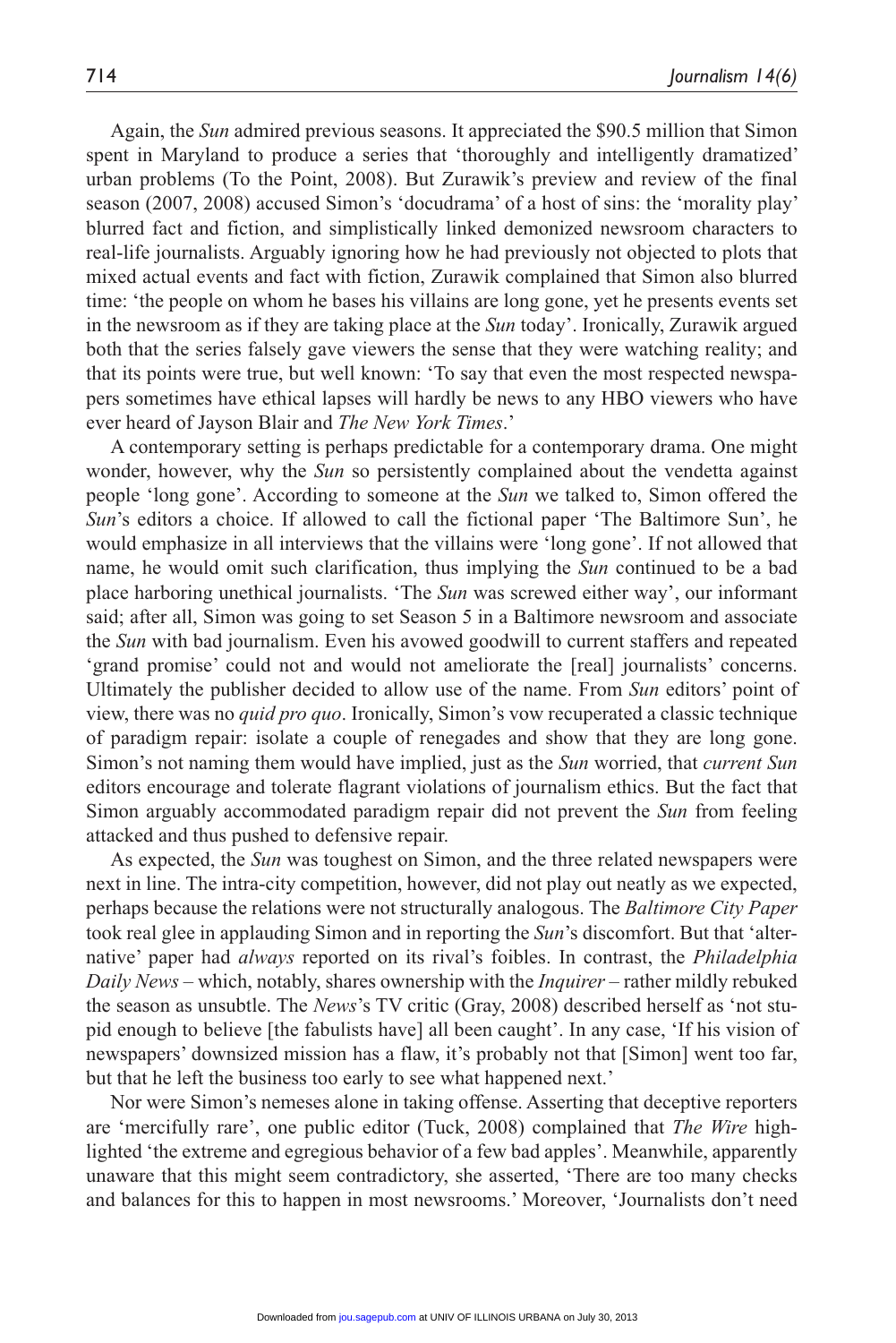to make up stories – truth is often stranger than fiction.' The *Pittsburgh Post-Gazette* (Rotstein, 2008) was almost fatalistic about the increasing number of respected columnists who fabricate and plagiarize. He added: 'Our broadcast comrades are no nobler.'

Demonstrating that popular culture provokes repair work by both evoking and challenging noble visions of journalism, *The Wire* attempted to recall and shore up journalism's grand narrative about journalists heroically protecting the public's interests. Nobility was precisely the point of Simon's essays and speeches, which exploited the acute attention paid to *The Wire* to glorify the ambitions of 'high end' journalism and which, with *The Wire*, work intertexually on behalf of multi-layered paradigm overhaul. Sometimes Simon was optimistic. At a 2009 Senate hearing on the future of newspapers, he testified that only professional reporters (i.e. not amateur bloggers or citizen journalists) can compel officials to care about people. A month later at the National Press Club his pessimistic side re-emerged in a speech mocking journalism's false martyrdom:

We were heroic in our pursuit of our jobs, ... we were out here clearing the path for democracy, and then technology shifted and the paradigm changed and now we're stuck, and it's not through any fault of our own that we've been caught behind the internet.

Simon accused journalists of already abdicating their responsibilities by 1995, when he took his buy-out and well before the internet's emergence.

This case shows how vulnerable a challenge is when its content and maker are imperfect, as they inevitably are, and especially when the maker is emotionally and personally 'close'. Simon's failure to show a digitized newsroom would seem to be a nitpick. His demonstrable reputation as an angry, obsessive, bitter person, however, came perilously close to provoking (or at least enabling) journalists to deny wholesale all problems in the process of mounting their defensive counter-attack. Perhaps only Simon – who said when journalists are criticized, 'they start screaming like cats in an alley' (Barnhart, 2008) – could see his broadsides as inviting useful discussion. Moreover, journalists opposing Simon were not necessarily insincere: just as journalists feared that *Shattered Glass* would encourage public skepticism, so journalists worried that *The Wire* would undermine journalists' credibility. Ultimately, Simon's critique probably 'stuck'. Beyond treating journalists as an audience, we did not study whether Baltimore or non-Baltimore audiences saw *The Wire* as attacking the *Sun* or whether they regarded the negative and contradictory reviews (if they noticed this at all) as knee jerk defensiveness. In any case, the highly complex series was nothing if not polysemic. There was some basis for optimism: at least one reading of the season finale is that while the city editor is demoted, he isn't fired. More importantly, his noble vision survives through his successor; and other 'good' journalists continue to do their work. As the *Post* (Montgomery, 2008) noted, several of the paper's staff were 'animated by the same almost impossibly idealistic passion to expose and reform that drew Simon and so many others to the craft'.

Thus, we identify a different kind of paradigm repair enacted by journalists – one precipitated by fiction, albeit one defended extra-televisually as based on real, albeit historical, circumstances. And the effort – more a matter of fear of audience reaction and status anxiety than a response to real loss of credibility – was practiced unevenly across news media. This conclusion is supported by the enormous volume of commentary, and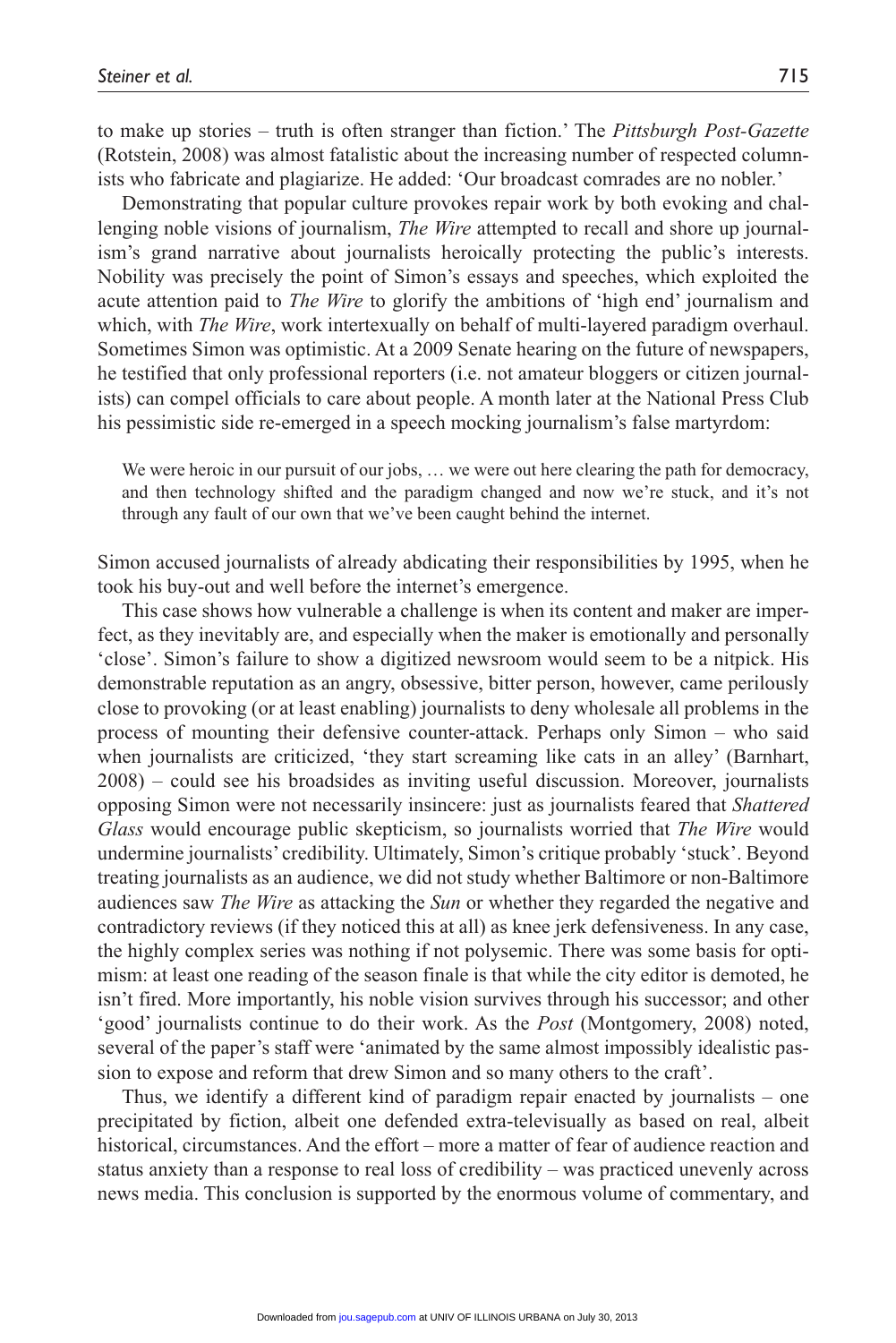by the attempts of the *Sun, Inquirer*, and *Tribune*-owned papers to delegitimize Simon's argument by dismissing him as angry, obsessed, and vindictive. It's especially evident in the contradictory nature of the repair claims: Season 5 blurs fact and fiction, is too realistic, is merely entertainment. Everyone knows fabulists still infect newsrooms; no editors still protect fabulists; fabricating is unnecessary. There were no bad apples; the bad apples are extreme, isolated cases with little impact; the bad apples have been eliminated.

A remaining question is why the *Baltimore Sun*, and to a lesser extent, the *Inquirer* and *Tribune* were so thin-skinned. After all, many 'non-invested' journalists, while mentioning the Baltimore back story, saw this as about US journalism. *The Wire* took on not merely problems of 'all media, and the growing confusion over how to deliver news, but also the way those changes are buffeting the culture of journalism, the leadership, and the media's ability to have a positive impact on society' (Kushman, 2008). This narrative is now very well known, including outside the profession. So-called 'public editors', required to criticize their own newspapers, painfully recognize that, as one ombudsperson put it, 'Journalists love to probe, and criticize, but are famously thin-skinned themselves' (Moses, 2000). Even the *Washington Post* ombudsperson (Howell, 2008) admitted:

An unpleasant fact about journalists is that we can be way too defensive. We dish it out a lot better than we take it. It's not that we have thin skin; we often act as though we have no skin and bleed at the slightest touch.

Sometimes the subject of repair is not journalism's dominant paradigm but instead the imagined collective subscription to the paradigm by the wider journalistic community (Berger, 2008). Even so, journalists' hostility to Simon's challenge seemed to block or inhibit productive 'status reinforcement' of their paradigm. Journalists were predictably irritated by Simon's extra-textual aggressiveness. They were reacting as much to his speeches and lectures as to *The Wire* itself, often doing so with deep insider knowledge. The *Washington Post* (Montgomery, 2008) dealt at length with an increasingly venomous back-and-forth, involving essays, hyperlinks, and 'commentary on the commentary on the commentary'. Journalists' blogs and published commentary indicated that many had read the responses and counter-responses.

Journalists are paid to get and tell the story. Missing the story deserves critique. 'Why should cops and lawyers and doctors get all the microscopic attention to their fields and the moralistic soul-searching that comes with it?', the *San Francisco Chronicle* (Goodman, 2008a) asked rhetorically. 'Journalists and journalism are ripe for exploration and vivisection. So, yes, that's good to see – though it's hard to imagine anyone at the actual *Sun* being too pleased with the series.' But journalists often fend off the necessary 'soul-searching'. It would be a shame to short-circuit serious consideration by various publics of the issues *The Wire* put on the table, including the very future of news.

#### **Acknowledgement**

Thanks to Štefan Hudec, a PhD student at Comenius University, and former Humphrey Fellow at the University of Maryland; and to anonymous reviewers.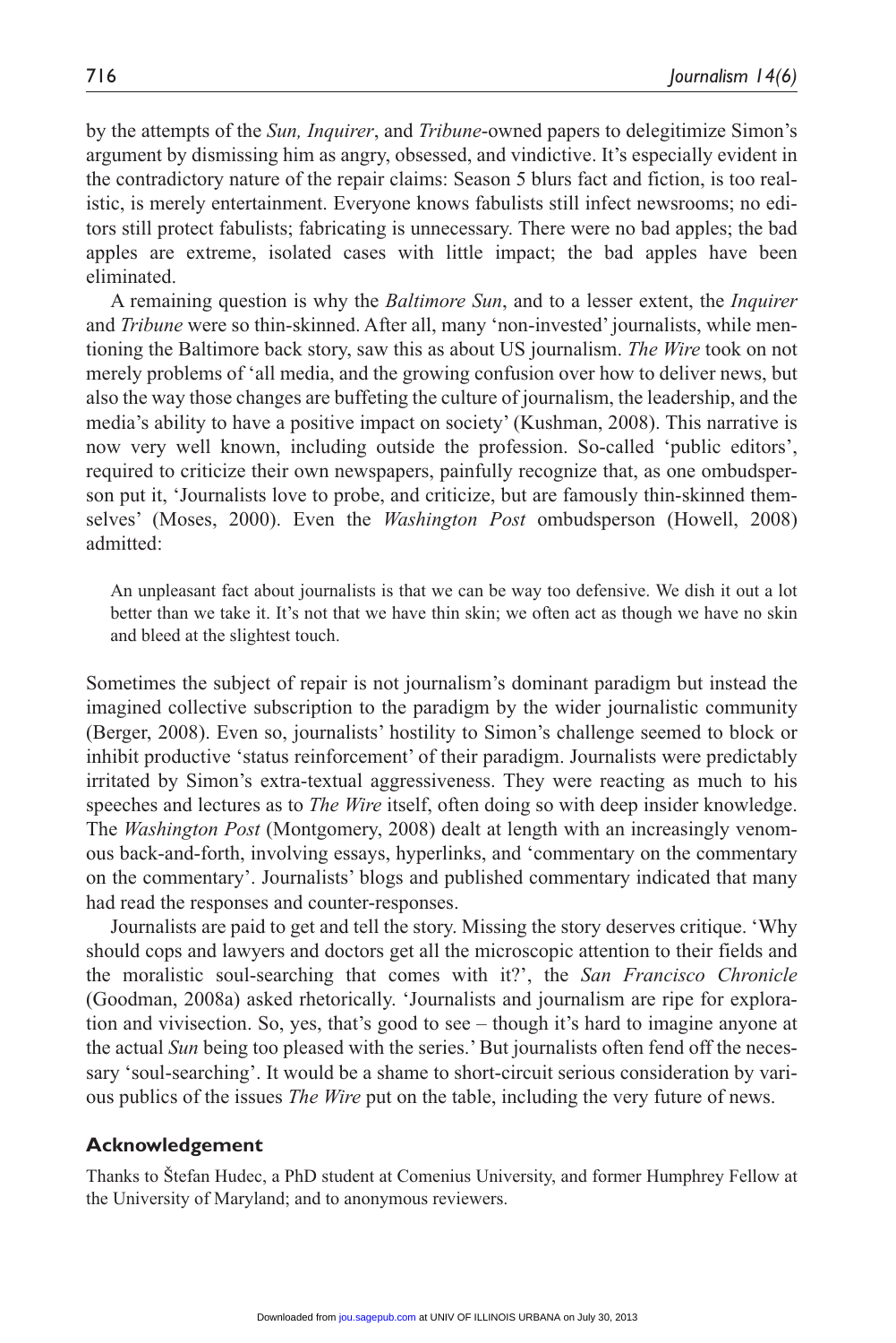## **Funding**

This research received no specific grant from any funding agency in the public, commercial, or not-for-profit sectors.

### **Notes**

- 1. Prison inmates keenly watched the entire series on DVD, with gang members telling a Columbia University sociologist, 'These people get it' (Gold, 2008: E1). Watching the series may have important functions for gang culture. But police claims (Rashbaum, 2005) that drug rings learned to evade arrest by watching *The Wire* may have been equally hyperbolic. A long-time gang member with multiple drug convictions in prison at the new Jessop (the notorious Jessop mentioned in *The Wire* closed in 2007) contemptuously denied such learning to a coauthor, there for another purpose.
- 2. This comparison to Dickens was apt but ironic given that the season's newsroom's 'bad guys' were described as highlighting a story's 'Dickensian' aspects to inflate pathos. Meanwhile, Simon said he quit the *Sun* when his editor demanded more 'Dickensian' writing (Pearson, 2009).
- 3. These speeches had their own compounding effects. A speech on 22 September 2007 apparently significantly fanned the flames of the feud; reports of Simon's speech caused greater animosity. Available at: http://www.stoopstorytelling.com/shows/19/storytellers/169 (accessed 26 April 2010).
- 4. Whether because *The Times-Picayune*, in winning the 2006 Pulitzer Prize for Breaking News, disconfirms Simon's thesis or because Simon wants to avoid offending New Orleans, Simon's next HBO series 'Treme', set in post-Katrina New Orleans, never mentions journalism, except for one *Village Voice* reporter with a tiny role.
- 5. Confidential personal interview, explained in methods section.
- 6. Many HBO shows use reality television's visual coding; the blurring of fiction and reality allows actors to play with their persona and reference real events (Kelly, 2009).
- 7. Simon's father majored in journalism and wrote for magazines and newspapers before going into public relations.
- 8. The first episode took a few potshots at journalism education, when the paper agreed to sit on a story about racism at Maryland. The managing editor pretends to confuse College of Journalism Dean Gene Robbins with Dean Wormer (from Animal House), and crooner Dean Martin.
- 9. The *Tribune* website carried an appreciative review of Season 5, a detailed interview with Simon, and an interview with Carroll. Available at: http://featuresblogs.chicagotribune.com/ entertainment\_tv/2008/01/david-simon-tal.html
- 10. Metacritic converts critics' scores to a 100-point scale; it assigns scores (based on general impressions) for reviewers who do not indicate scores. Available at: http://www.metacritic. com/tv/shows/wireseason5?q=Wire%20Season%205

### **References**

- Barnhart A (2008) David Simon on journalists, the fake journalist, and those dirty downloaders. *Kansas City Star*, 7 March. Available at: http://blogs.kansascity.com/tvbarn/2008/03/davidsimon-to.html
- Berger G (2008) A paradigm in process: What the scapegoating of Vusi Mona signalled about South African journalism. *Communicatio* 34(1): 1–20.
- Berkowitz D (2000) Doing double duty: Paradigm repair and the Princess Diana what-a-story. *Journalism* 1(2): 125–141.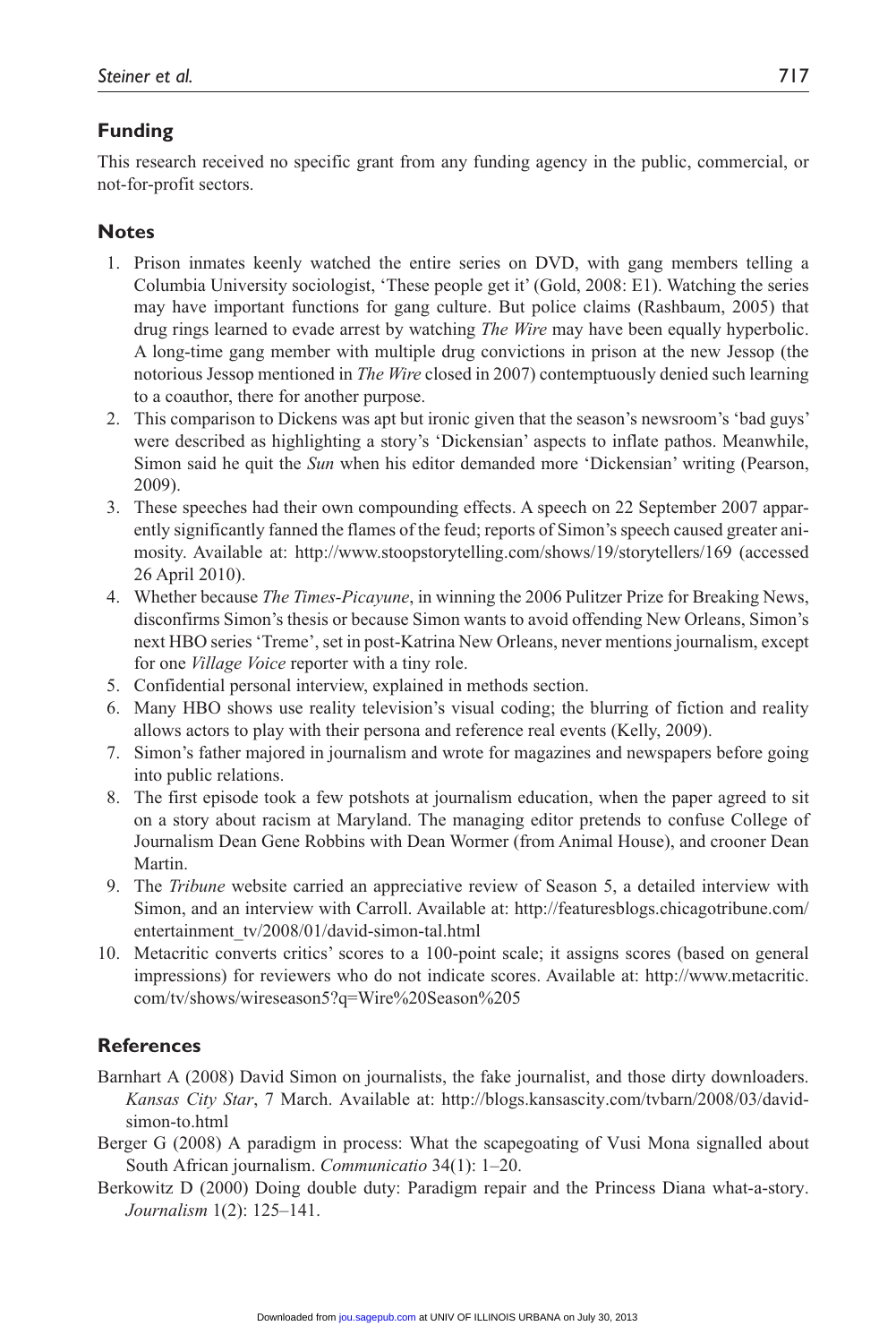- Berkowitz D and Eko L (2007) Blasphemy as sacred rite/right: 'The Mohammed cartoons affair' and maintenance of journalistic ideology. *Journalism Studies* 8: 779–797.
- Bianco R (2008) *The Wire*: Grounded in genius. *USA Today*, 4 January, p. 14D.
- Bishop R (2000) Good afternoon, good evening, and good night: 'The Truman Show' as media criticism. *Journal of Communication Inquiry* 24: 6–18.
- Buckman A (2008) Bye Bye, Baltimore. *New York Post*, 4 January. Available at: http://www. nypost.com/f/print/entertainment/tv/item\_8F3SML8tbJhmxLO5CDeCLP
- Caramanica J (2008) Dissecting threads of decay. *Los Angeles Times*, 4 January, p. 34.
- Cecil M (2002) Bad apples: Paradigm overhaul and the CNN/TIME 'tailwind' story. *Journal of Communication Inquiry* 26(1): 46–58.
- Chalkley T (2000) Throwing stones. *Baltimore City Paper*, 4 October. Available at: http://www. citypaper.com/news/story.asp?id=10193
- Dechter G (2006) Sincere flattery. *Baltimore City Paper*, 4 January. Available at: http://www. citypaper.com/news/story.asp?id=11319
- Deggans E (2008) 'Wire' buzzes until the end. *St. Petersburg Times*, 8 March, p. E1.
- Ehrlich MC (2005) *Shattered Glass*, movies, and the free press myth. *Journal of Communication Inquiry* 29(2): 103–118.
- Ehrlich MC (2006) Facts, truth and bad journalists in the movies. *Journalism* 7(4): 501–519.
- Elfman D (2008) 'The Wire' lifts the shirt of a city's underbelly. *Chicago Sun-Times*, 6 January, p. D7.
- Fairbanks AM (2010) Deconstructing 'The Wire'. *The New York Times*, 3 January. Available at: http://www.nytimes.com/2010/01/03/education/03wire-t.html?pagewanted=print (accessed 20 April10).
- Finnerty A (2008) Wired for authenticity. *The Wall Street Journal*, 4 January, p. W2.
- Folkenflik D (2007) The Wire to focus on Baltimore newspaper. NPR, 28 December, Morning edition.
- Folkenflik D (2008) Baltimore paper gets a turn on The Wire. NPR, 4 January, The Bryant Park Project (interviewer – Mike Pesca).
- Gilbert M (2008) Why you should tap into 'The Wire' before the series taps out in its final season. *The Boston Globe*, 6 January, p. N1.
- Gold M (2008) Right down to the 'The Wire'. *Los Angeles Times*, 6 January, p. E1, 28, 29.
- Goodman T (2008a) For 'The Wire' it's the end of the line. *San Francisco Chronicle*, 4 January, p. E1.
- Goodman T (2008b) 'The Wire'. *San Francisco Chronicle*, 26 March. Available at: ProQuest, SFC0000020080325e43q000p5 (accessed May 2010).
- Gray E (2008) HBO's 'Wire' surges into dramatic finish tonight. *Philadelphia Daily News*, 9 March. Available at: ProQuest, MRNS000020090424e439008wm (accessed May 2010).
- Terry G (2008) Interview with David Bianculli, 3 January. *Fresh Air*. National Public Radio.
- Hiltbrand D (2008) Nothing neat at end of 'The Wire'. *Philadelphia Inquirer*, 10 March, p. B9.
- Hindman EB (2005) Jayson Blair, *The New York Times*, and paradigm repair. *Journal of Communication* 55(2): 225–241.
- Howell D (2008) A farewell hope for The Post's future. *The Washington Post*, 28 December. Available at: http://www.washingtonpost.com/wp-dyn/content/article/2008/12/26/AR2008 122601144.html?referrer=emailarticle
- Kelly LW (2009) Casting 'The Wire': Complicating notions of performance, authenticity, and 'otherness'. *Darkmatter*. Available at: http://www.darkmatter101.org/site/2009/05/29/castingthe-wire-complicating-notions-of-performance-authenticity-and-otherness/print/
- Kilduff M (2008) The Wire winds down. *San Francisco Chronicle*, 17 March, p. B4.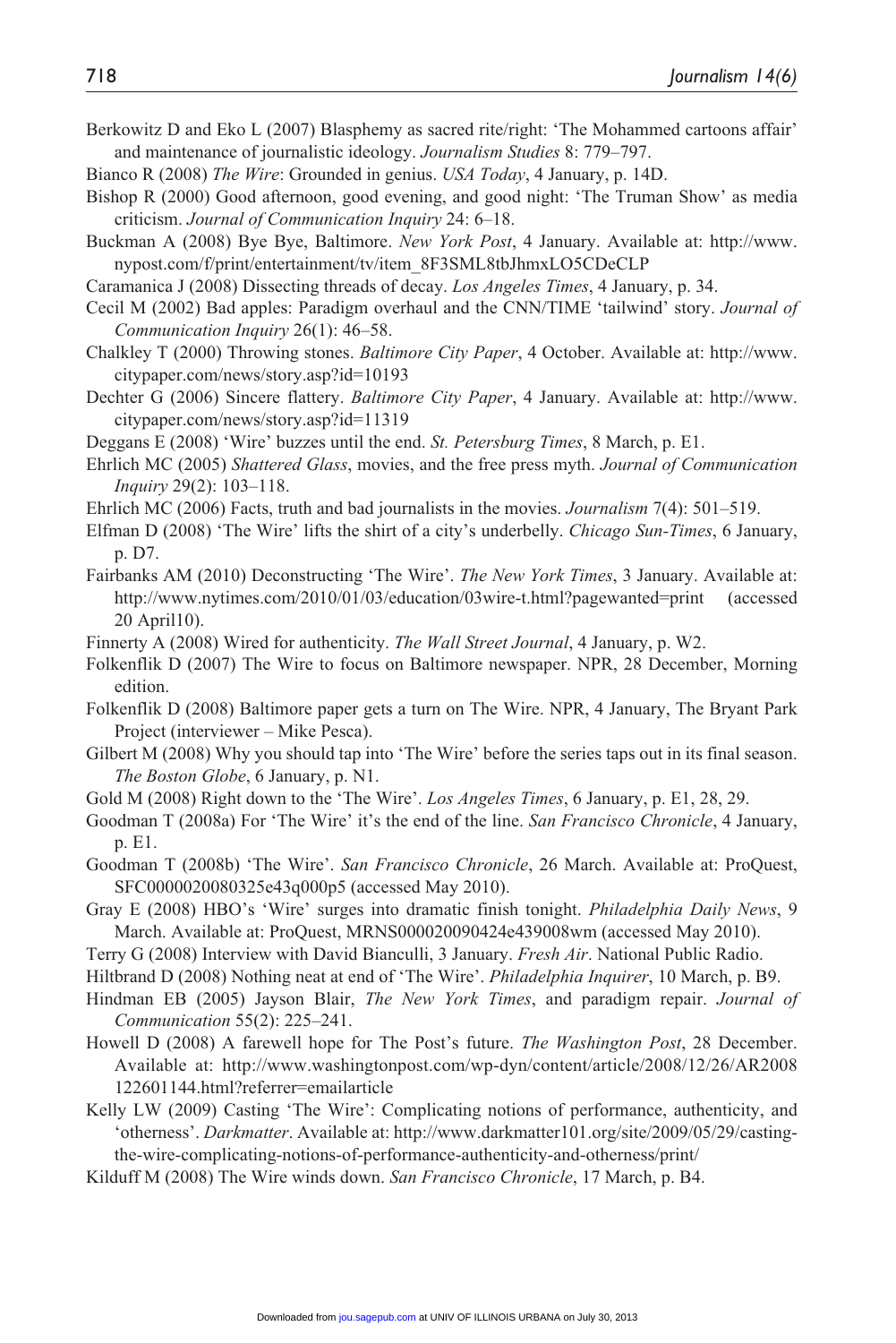- Kronke D (2008) Down to 'The Wire'. *Los Angeles Daily News*, 6 January. ProQuest, Document LAD0000020080223e4160000i
- Kuhn T (1970[1962]) *The Structure of Scientific Revolutions*. Chicago, IL: University of Chicago Press.
- Kushman R (2008) 'The Wire' begins final season and it's as great as ever. *The Sacramento Bee*, 4 January, p. K1.
- Lowry B (2008 ) No hometown love for *Baltimore Sun. Variety*, 14–20 January, p. 5.
- McCabe B (2008) David Simon: 'The Wire' exit interview. *Baltimore City Paper*, 12 March. Available at: http://www.citypaper.com/news/story.asp?id=15437
- Martin P (2008) Critical mass TV comes of age. *The Arkansas Democrat*, 25 March. ProQuest AKDG000020080325e43p00012
- Montgomery D (2008) *Baltimore Sun*'s 'Wire' portrayal fuels a hot debate. *The Washington Post*, 16 January, pp. C1–2.
- Moses L (2000) Increasingly, newspapers call upon ombudsmen to cure what ails them. *ONO: Organization of News Ombudsmen*, 23 November. Available at: http://newsombudsmen.org/ articles/articles-about-ombudsmen/increasingly-newspapers-call-on-ombudsmen-to-curewhat-ails-them
- Passman M (2008) A five-year course in urban decay. *Michigan Daily*, 18 March. ProQuest UWIR000020080318e43i0005s
- Pearson J (2009) David Simon. *Vice* 15(2): 152–162.
- Peterson K (2008) 'Wire' still highly charged as series winds down. *The San Diego Union-Tribune*, 4 January, p. E1.
- Pogrebin A (2000) Favorite son. *Brill's Content* October: 104–107, 142–144.
- Rashbaum WK (2005) Police say a Queens drug ring watched too much television. *The New York Times*, 15 January. Available at: http://www.nytimes.com/2005/01/15/nyregion/15drug.html
- Rea S (2008) The justly acclaimed HBO series returns tonight for its final gritty season of looking unblinkingly at urban life. *Philadelphia Inquirer*, 6 January, p. H1.
- Reese SD (1990) The news paradigm and the ideology of objectivity: A socialist at the *Wall Street Journal. Critical Studies in Mass Communication* 7: 390–409.
- Rotstein G (2008) Hard times in journalism trenches (but some hacks deserve it). *Pittsburgh Post-Gazette*, 3 March, p. 2.
- Ryan M (2008a) 'Wire' man wants you to care. *Chicago Tribune*, 13 January, p. 10.
- Ryan M (2008b) Gripping 'Wire' comes to the end of the line. *Chicago Tribune*, 19 March, pp. 6, 7.
- Sabin R (2011) The Wire. *Journalism Studies* 12: 139–155.
- Salwen MB (2001) Evelyn Waugh's *Scoop*: The facts behind the fiction. *Journalism & Mass Communication Quarterly* 78(1): 150–171.
- Scocca T (2008) Whose bastard *Sun*: If 'The Wire' is wrong, why is Baltimore's paper so bad? *New York Observer*, 29 January. Available at: http://www.observer.com/2008/sun-set-overbaltimore-wire-gets-it-right-where-tribune-didnt
- Shales T (2008) 'The Wire': Crackling with heat. *The Washington Post*, 6 January, p. M01.
- Simon D (2006) Michael Olesker is a plagiarist? Who isn't? *Baltimore City Paper*, 18 January. Available at: http://www.citypaper.com/news/story.asp?id=11362
- Simon D (2008) Does the news matter to anyone anymore? *The Washington Post*, 20 January, p. B01.
- Steiner L (2009) The excommunication of Don Imus. *Journal of Media and Religion* 8: 191–208.
- Tenenboim-Weinblatt K (2009) Jester, fake journalist, or the new Walter Lippman? Recognition processes of Jon Stewart by the US journalistic community. *International Journal of Communication* 3: 416–439.